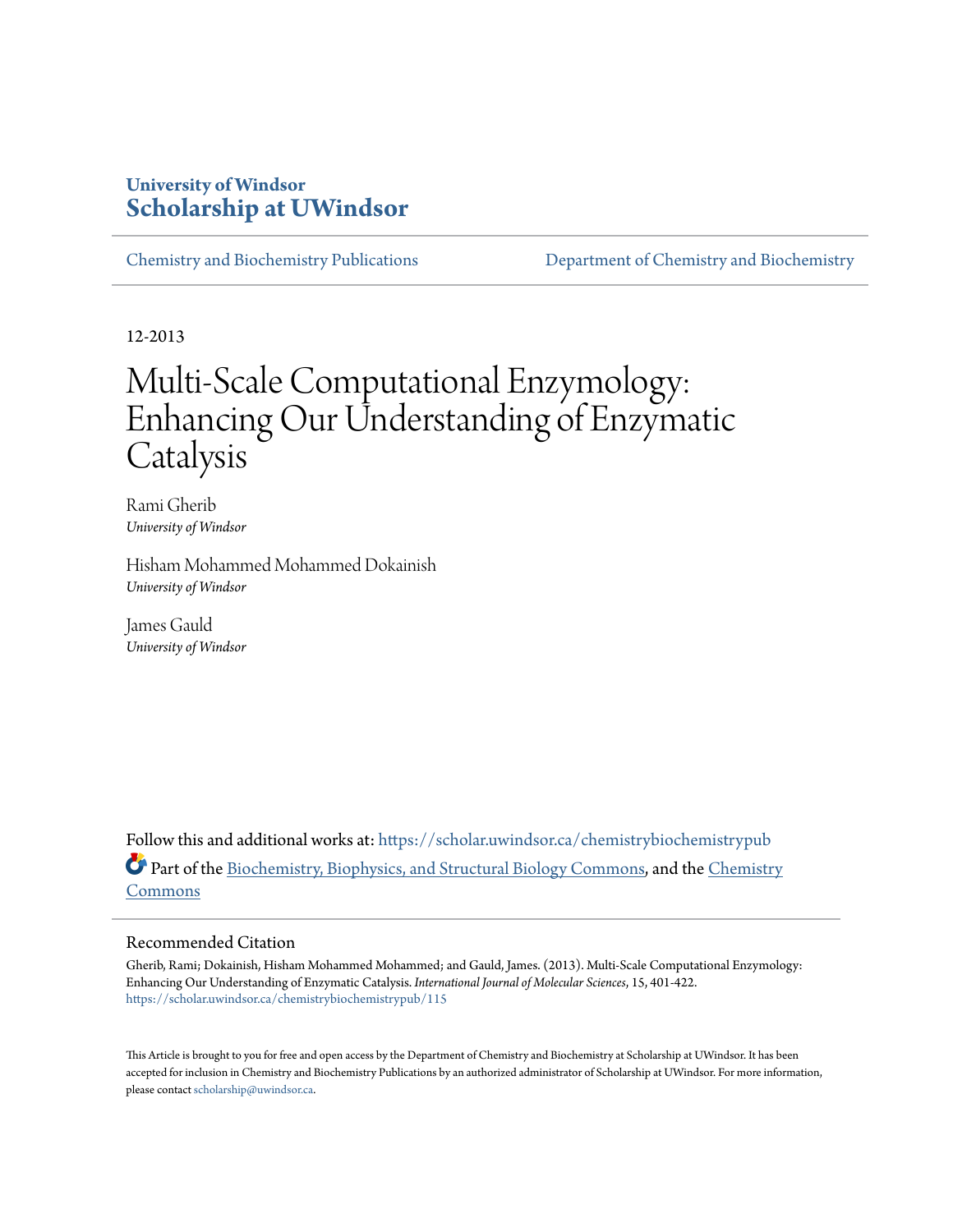International Journal of **Molecular Sciences ISSN 1422-0067**  www.mdpi.com/journal/ijms **OPEN ACCESS**

*Review* 

## **Multi-Scale Computational Enzymology: Enhancing Our Understanding of Enzymatic Catalysis**

#### **Rami Gherib, Hisham M. Dokainish and James W. Gauld \***

Department of Chemistry and Biochemistry, University of Windsor, Windsor, ON N9B 3P4, Canada; E-Mails: gherib@uwindsor.ca (R.G.); dokaini@uwindsor.ca (H.M.D.)

**\*** Author to whom correspondence should be addressed; E-Mail: gauld@uwindsor.ca; Tel.: +1-519-253-3000; Fax: +1-519-973-7098.

*Received: 11 November 2013; in revised form: 5 December 2013 / Accepted: 24 December 2013 / Published: 31 December 2013* 

**Abstract:** Elucidating the origin of enzymatic catalysis stands as one the great challenges of contemporary biochemistry and biophysics. The recent emergence of computational enzymology has enhanced our atomistic-level description of biocatalysis as well the kinetic and thermodynamic properties of their mechanisms. There exists a diversity of computational methods allowing the investigation of specific enzymatic properties. Small or large density functional theory models allow the comparison of a plethora of mechanistic reactive species and divergent catalytic pathways. Molecular docking can model different substrate conformations embedded within enzyme active sites and determine those with optimal binding affinities. Molecular dynamics simulations provide insights into the dynamics and roles of active site components as well as the interactions between substrate and enzymes. Hybrid quantum mechanical/molecular mechanical (QM/MM) can model reactions in active sites while considering steric and electrostatic contributions provided by the surrounding environment. Using previous studies done within our group, on OvoA, EgtB, ThrRS, LuxS and MsrA enzymatic systems, we will review how these methods can be used either independently or cooperatively to get insights into enzymatic catalysis.

**Keywords:** enzyme catalysis; density functional theory (DFT) cluster method; quantum mechanics/molecular mechanics (QM/MM); molecular dynamics (MD) simulations; molecular docking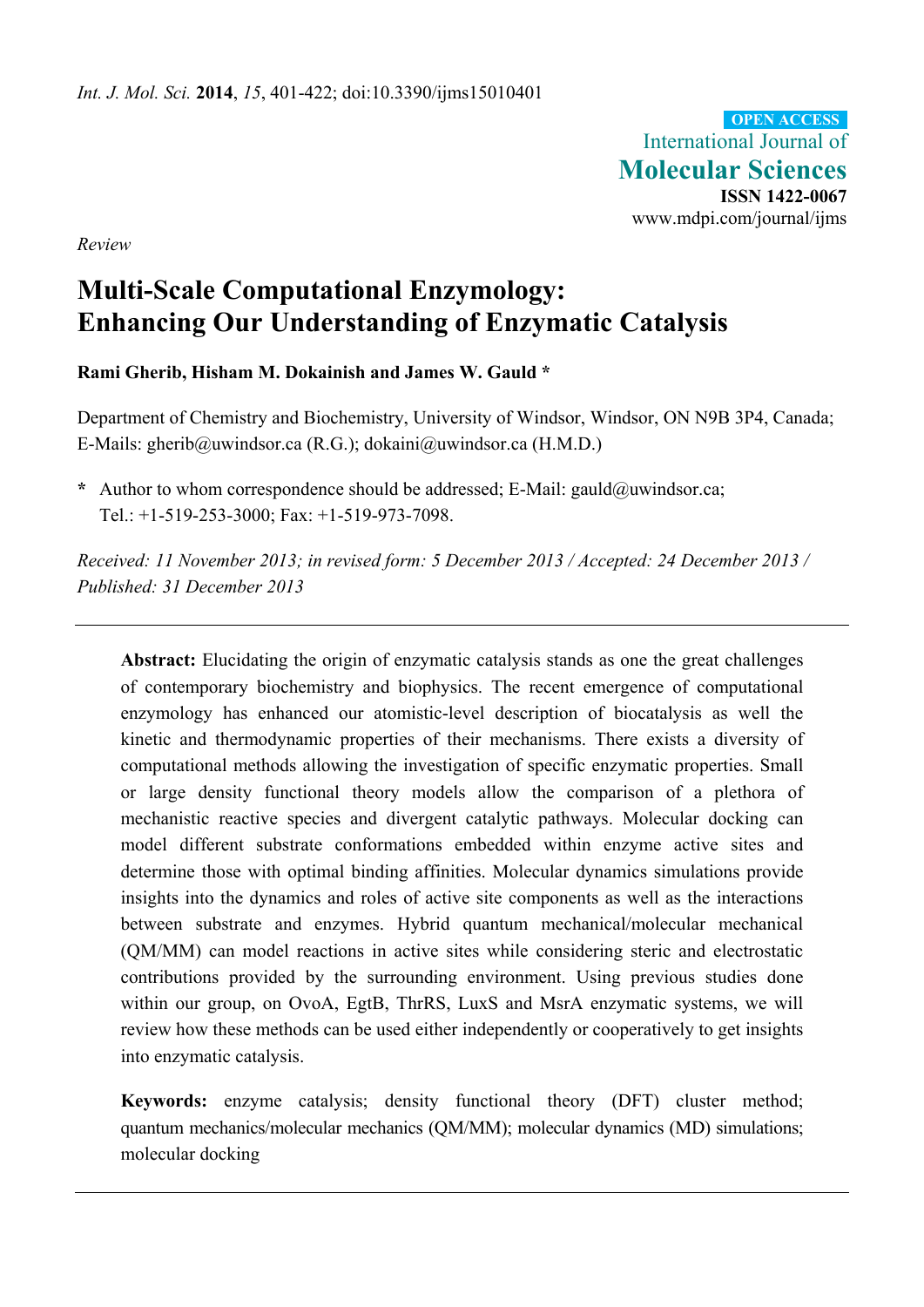#### **1. Introduction**

Enzymes, being essential to life, have long been the focus of considerable efforts, in order to understand their properties and biochemical roles. In addition to the fundamental chemical insights to be gained, it may also lead to the development of new therapeutic drugs and synthetic catalytic systems [1–3]. Central to a complete understanding of an enzyme is the elucidation of its catalytic mechanism. Numerous investigations have ascribed the origin of enzymes rate-enhancing power to several possible factors including steric effects and transition-state stabilization [4]. Unfortunately, the precise driving forces and atomistic-level details underlying many mechanisms remain unknown or are the subject of considerable discussion and, at times, controversy [5–7]. Various "models" have been developed to explain their machinery: some have focused on the possible role of the overall structure and corresponding conformational variations [8–10], while others have focused on the role of a few chemical species and functional groups within their active sites [11–13]. Collectively this has led to the gradual development of a more holistic picture of enzymatic catalysis. That is, enzymes are increasingly seen as systems that must be considered both at atomistic and macroscopic levels.

#### *1.1. Experimental and Computational Enzymology*

Experimental biochemists routinely use a wide variety of techniques and methods to study the structure, reactivity and dynamics of enzymes and their corresponding biochemical processes. Indeed, methods such as X-ray crystallography, mutagenesis, kinetic isotope studies, mass spectrometry, and ultraviolet-visible, fluorescence, infrared, circular dichroism and nuclear magnetic resonance spectroscopies can each provide insights into the system under study.

Key aspects of enzymatic processes can be acquired through the complementary application of experimental and theoretical methodologies. Indeed, the shortcomings of one can often serves as the strengths of the other. For example, as one of the limitations of experimental methods is their inability to directly characterize transition states and reactive intermediates constitutes, one can often rely on computational methods to model the different species along the reaction pathway. Furthermore, experimental methods, which provide extensive mechanistic insights, often constitute the pillars of computational studies in addition to serving as benchmark for the validation and development of computational methods.

Due to the complexity of enzymatic systems, many computational models are derived from X-ray crystal structures. As the latter represents a powerful tool that provides detailed insights into the 3D structure of an enzymatic system, the resulting structures are often successfully used to infer reaction steps or entire mechanisms. In conjunction with crystal structures, computational methods can model the dynamic properties of enzyme and their ability to undergo conformational changes. Furthermore, as crystal structures do not always correspond to enzymes' endogenous state, computational methods can be used to remedy the effect of crystallization by solvating the enzyme, and through simulated annealing, remove lattice-packing effects. Since these effects may result in misleading inferences [14–18], the synergetic use of crystallography and computational studies presents itself as a valuable tool in enzymology.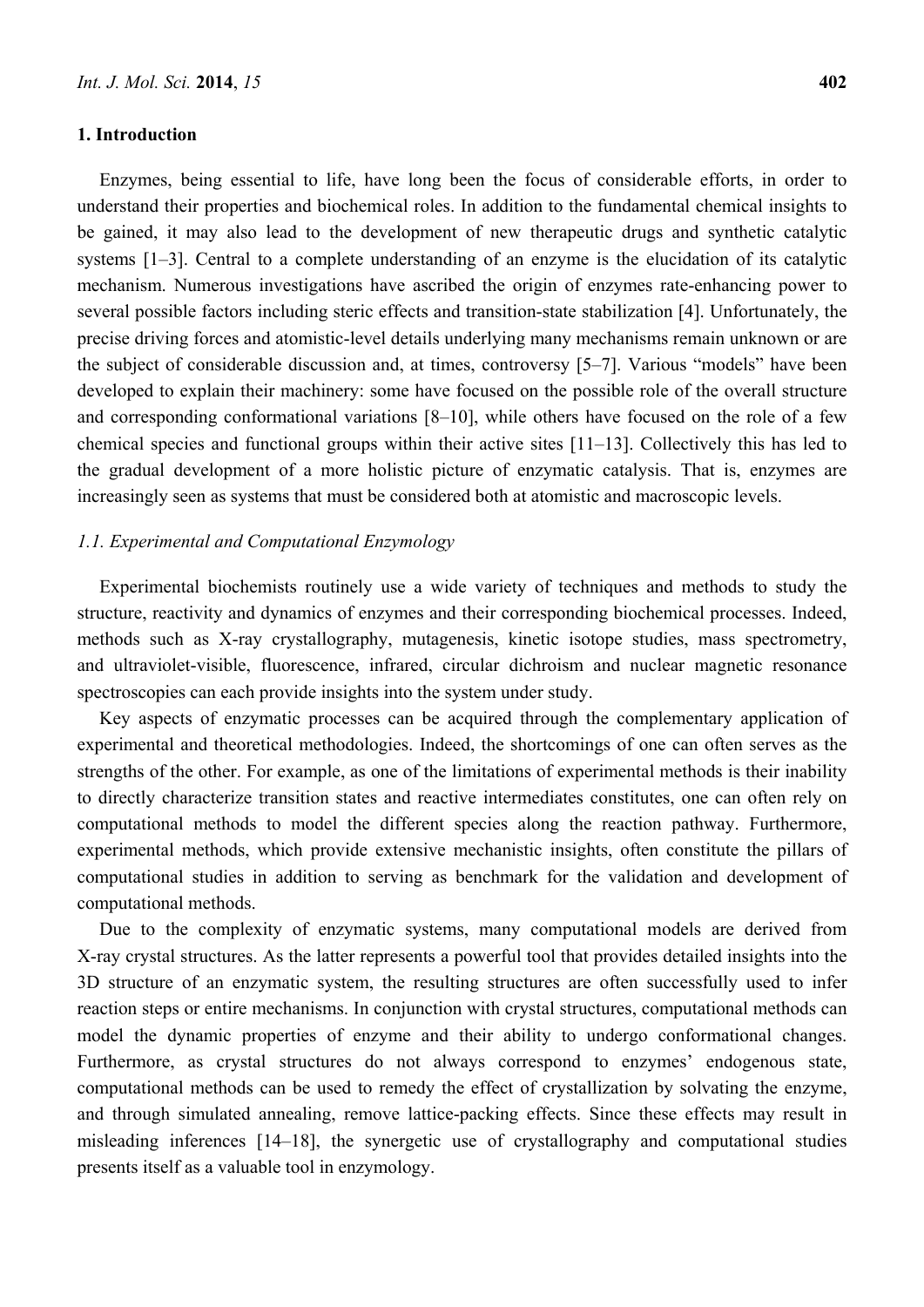#### *1.2. Computational Enzymology Methods*

Recent years have seen the emergence of computational chemistry methods in the fields of enzymology. This has been facilitated by the development of methods that collectively span a broad range of computational approximations and chemical models such as: (i) docking; (ii) molecular dynamics (MD) simulations; (iii) quantum mechanical-chemical cluster (QM-cluster); and (iv) hybrid quantum mechanics/molecular mechanics (QM/MM) methods. Consequently, whether these methods have been used to study enzymes at the quantum mechanical level (while investigating orbital steering and tunneling effects) [19,20] at an intermediate level (while looking at the different substrate conformations inside active sites) [17] or at the macroscopic scale (where domain motions and conformational transitions could potentially play rate-limiting roles in enzyme catalysis) [21], they have become indispensible tools in the study of biomolecules. Many excellent books and reviews have previously described some of the computational methods that are commonly employed in multi-scale computational investigations, and listed above. Hence, only a brief overview is provided herein with an emphasis on their possible application to enzymology.

As noted above, X-ray crystallographic structures do not always possess the "natural" substrate(s) bound to the enzyme's binding site(s). In some cases, receptor bound inhibitors or substrate-analogues were used to investigate substrate-receptor interactions. In other cases, the complete absence of substrate or substrate-analogues in available crystal structures prohibits the deduction of these interactions. In such instances, molecular docking methods can be used to model sets of probable "natural" substrate binding modes with scoring algorithms providing some measure of the preference of the resulting complexes [22].

Molecular dynamics (MD) simulations enable one to model the time-dependent trajectories of atoms within a system. Such methods require atomic accelerations to be computed and combined with the positions and velocities at a given time *t* to calculate new positions and velocities at time  $t + \delta t$ . During each time-step, forces are assumed to be constant but must be recalculated for each time step. Molecular mechanics (MM) forcefields are typically used to describe the atoms or groups within the chemical system. Although such methods cannot be used to investigate "electronic" processes such as bond making and breaking, they enable sampling of the configuration space thereby allowing one to explore and consider multiple points on the potential energy surface. Furthermore, very extensive chemical systems such as solvated enzyme···substrate complexes can be modeled in their entirety. In addition, one can incorporate pressure, temperature and volume effects in a time dependent manner. Thus, for example, one can use such methods to obtain average structures of solvated, thermally relaxed (at 298 K) enzyme-substrate complexes [23].

In a quantum mechanical-cluster approach [24] a small to modest sized (e.g.,  $\leq$ 200 atoms) chemical model of the complete enzymatic system is used. Typically, such a model is derived from crystal structures, although this is not an absolute requirement (see below). The model generally includes the substrate, its reactive component and key active site residues that are either mechanistically important or interact with the substrate. In the case of metalloenzymes, where a substantial part of the catalysis is often determined by the electronic properties of the metal ion, a valid model should contain the metal as well as its immediate coordination environment [25–27]. A select few atom centers, at a remote region from the reactive region, are held fixed in order to maintain the integrity of the chemical model.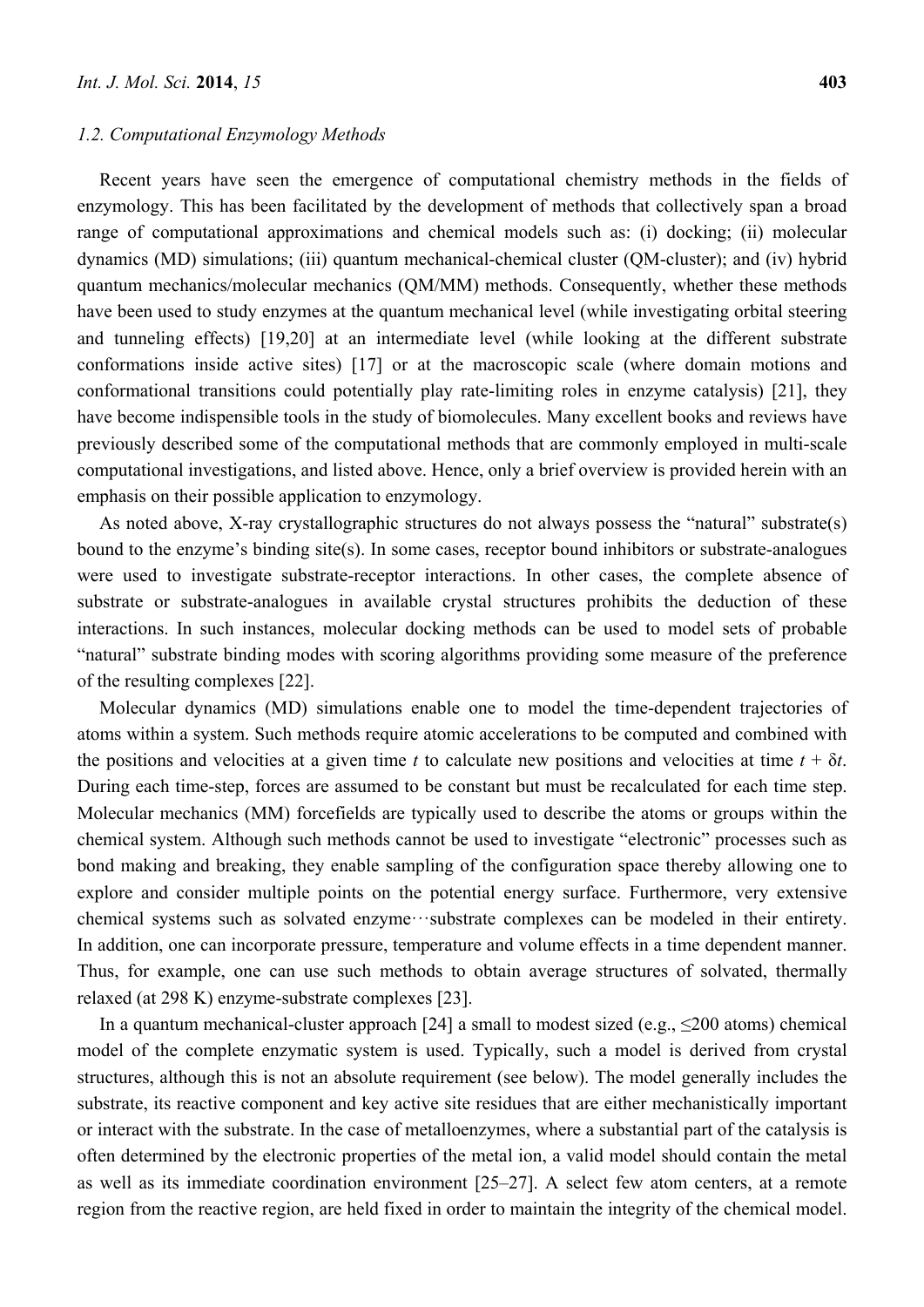The cluster can be further complemented by modeling the rest of the surrounding enzyme via a polarizable continuum (PCM) solvation method. With regards to the choice of QM method, due to their computational speed and ability to provide reliable results, the vast majority of QM-cluster studies use density functional theory (DFT) methods (e.g., B3LYP) [28]. The resulting approach can model reactants, intermediates, transition states and product complexes, providing insights into their electronic, kinetic and thermodynamic attributes.

Hybrid QM/MM methods can be applied to extensively large chemical models as they partition them into several sub-systems (layers), which can then be treated at different levels of theory. Typically, the model is divided into two layers with the high-layer containing the enzyme's reactive region and the second, low-layer containing the surrounding protein and environment. The QM/MM formalism can in principle utilize a diverse combination of methods. In practice, however, the high-layer is commonly described using a DFT method (although it should be stated that semi-empirical methods have been extensively used especially in QM/MM-MD) while the low-layer is described by an MM forcefield such as AMBER [29–32], CHARMM [33–35], GROMOS [36–38] or OPLS-AA [39–41]. The latter methods have been parameterized specifically for biochemical systems such as proteins and nucleic acid complexes. The energy of the total system can be partitioned in two ways through either an additive (QMMM) [42–44] or subtractive (ONIOM) [45] scheme as seen in Equations (1) and (2), respectively.

$$
E_{\rm Tot}^{\rm QM/MM} = E_{\rm RE}^{\rm QM} + E_{\rm SE}^{\rm MM} + E_{\rm RESSE}^{\rm QMNMM} \tag{1}
$$

$$
E_{\rm Tot}^{\rm ONIOM} = E_{\rm Tot}^{\rm MM} - E_{\rm RE}^{\rm MM} + E_{\rm RE}^{\rm QM} \tag{2}
$$

The additive scheme requires a QM calculation on the reactive environment  $(E_{RE}^{QM})$ , an MM calculation on the surrounding environment  $(E_{\text{SE}}^{\text{MM}})$  followed by an energy coupling representing the interaction between the QM and MM layers  $(E_{REASE}^{QM \cap MM})$ . In contrast, the subtractive scheme as used in ONIOM requires an MM calculation on the entire system  $(E_{\text{Tot}}^{MM})$  and both an MM  $(E_{\text{RE}}^{MM})$  and  $QM \left(E_{RE}^{QM}\right)$  calculation on the reactive environment. Thus, QM/MM methods couple the speed of MM methods with the ability of QM methods to model chemical reactions. Furthermore, they enable one to better model the non-homogeneous environment around the active site.

While powerful, each computational method suffers from inherent limitations. Although progress in computational software has allowed them to become increasingly user friendly and widespread, they should not be used in a "black-box" matter. For instance, common scoring functions often do not correlate with experimental binding affinities. Furthermore, limitations in search algorithms and scoring functions renders only 60% of docking results as reasonable [46]. Classical molecular dynamic simulations are often poorly equipped for certain systems (such as transition metals) and simulate time-scales that are often too short to appropriately model key biological processes (such as substrate binding) [47]. A QM-cluster approach can at times inaccurately model entropic and solvation effects. The former allows the calculation of the free energy surface, which unlike the potential energy surface, corresponds to macroscopic observables [48]. Furthermore, QM-clusters cannot model the inherent polarization present in enzymatic systems, which are often key to their enzymatic mechanisms. Such limitations are to be considered in addition to those related to a lack of electron correlation for each QM method. Amongst the diverse shortcomings of QM/MM methods, the misrepresentation of the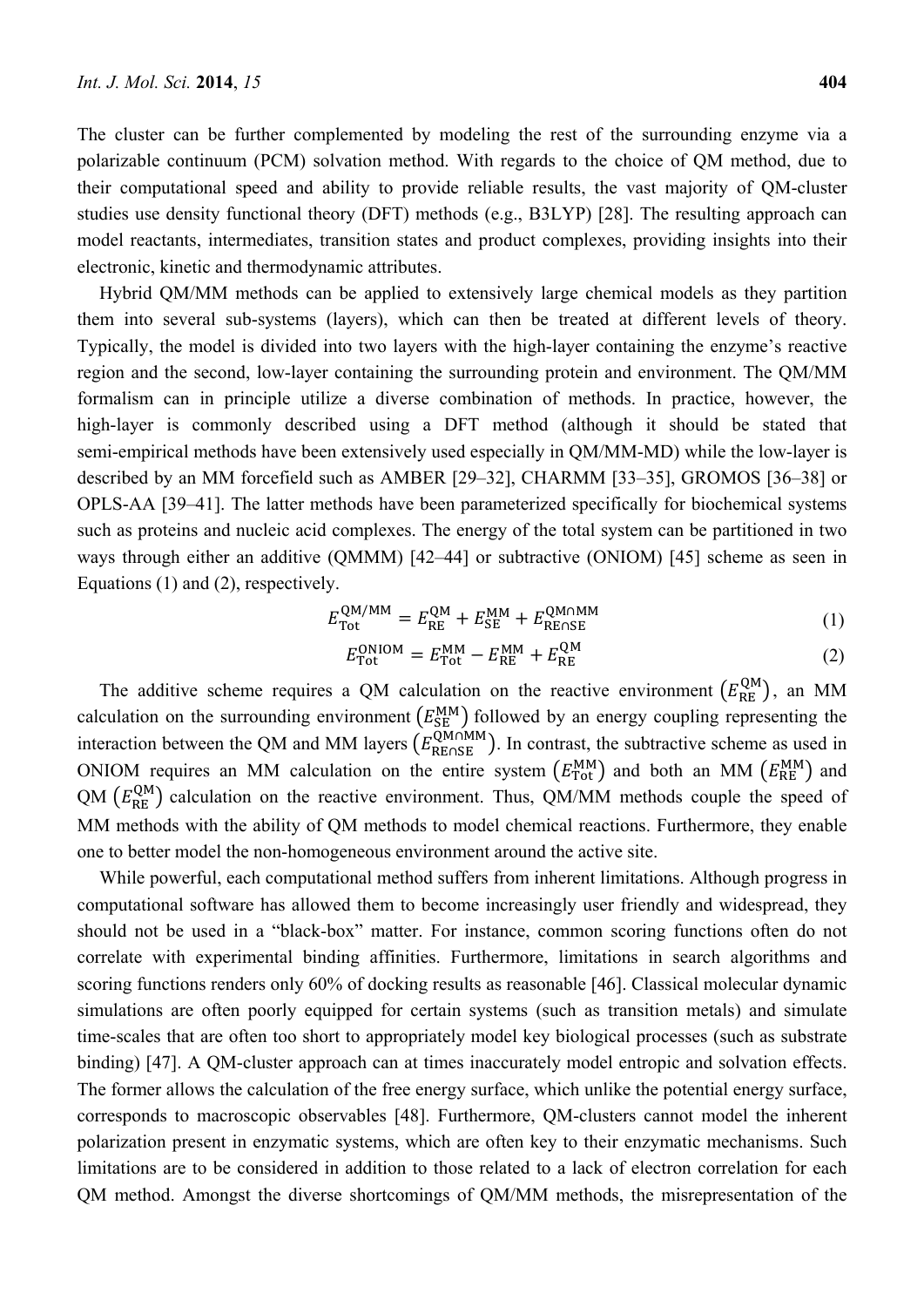QM/MM boundaries and the interactions between the two layers are noteworthy examples [49]. Certainly, experimental methods can be used to assess and enhance the performance of computational techniques and even inspire their development.

In this review, several examples of a multi-scale approach to computational enzymology are presented. This review comes at a fortunate time since shortly prior to its publication, the 2013 Nobel Prize in chemistry was awarded to Karplus, Levitt and Warshel "for the development of multi-scale models for complex chemical systems" [50]. It is also noted that an increasing number of studies can be found in the literature that also provide wonderful examples of the enhanced understanding arising from and the capabilities of employing such a computational approach. For the purposes of this review, however, examples are presented from our own work and namely will focus on the synergistic application of two or more methods within the areas of docking, MD, QM-cluster and ONIOM (QM/MM) to investigating biocatalysis.

#### **2. Computational Enzymatic Studies**

#### *2.1. OvoA and EgtB: Characterizing Potential Mechanistic Oxidants*

5-Histidylcysteine sulfoxide synthase (OvoA) and 2-histidyl-γ-glutamyl cysteine sulfoxide synthase (EgtB) activate dioxygen and react it with histidine and cysteine derivatives to synthesize sulfur-containing antioxidants. Although no X-ray crystal or NMR structures are available, some features related to their structure and activities have been experimentally deduced or determined. In particular, in both enzymes an iron is ligated to two histidyl imidazoles and a carboxylate side-chain. Because of their common chemistry and similar structural features, it has been suggested that they share similar catalytic mechanisms [51].

In particular, the mechanism of OvoA has been proposed to occur in four steps (Scheme 1) [52]. First, cysteine and  $O_2$  binds to the Fe(II) center to give an Fe(III) $O_2$ <sup> $\sim$ </sup> containing complex. The Fe(III)O<sub>2</sub><sup>−</sup> then attacks the ligated cysteine while undergoing homolytic O–O bond cleavage to form a sulfoxide···Fe(IV)=O complex. In the subsequent step, the latter complex oxidizes the co-substrate histidine's imidazole via abstraction of a H· from either from the histidyl's  $C_{\delta}$ -H, forming a C-centered radical, or N<sub>δ</sub>–H to give a  $\pi$ -delocalized radical [52]. In the fourth and final step, the imidazole radical attacks the sulfoxide, forming a histidyl-cysteinyl sulfoxide derivative. Intriguingly, it is unclear why a sulfoxide intermediate is formed but may be related to the need to form the powerful Fe(IV)=O oxidant in order to oxidize the histidine co-substrate's imidazole R-group.

As noted above, no experimental X-ray crystal or NMR structures are available of OvoA. Hence, we chose to use of a QM-cluster based approach to investigate possible Fe-coordination environments and importantly, their impact on the redox potentials of mechanistically relevant intermediates [53]. The chemical model included the Fe ion, the R-groups of the residues to which it is ligated, as well as the three cosubstrates;  $O_2$ , the imidazole of histidine, and cysteine. The surrounding protein environment was included via use of an integral equation formalism (IEF-PCM) [54] solvation model with a dielectric constant of 4.0. The entire model and free energies were then described at the IEF-PCM-B3LYP/6-311G(2df,p)//B3LYP/6-31G(d) +  $\Delta G_{\text{cor}}$  level of theory, where  $\Delta G_{\text{cor}}$  corresponds to the Gibbs free energy corrections added to electronic energies and obtained via vibrational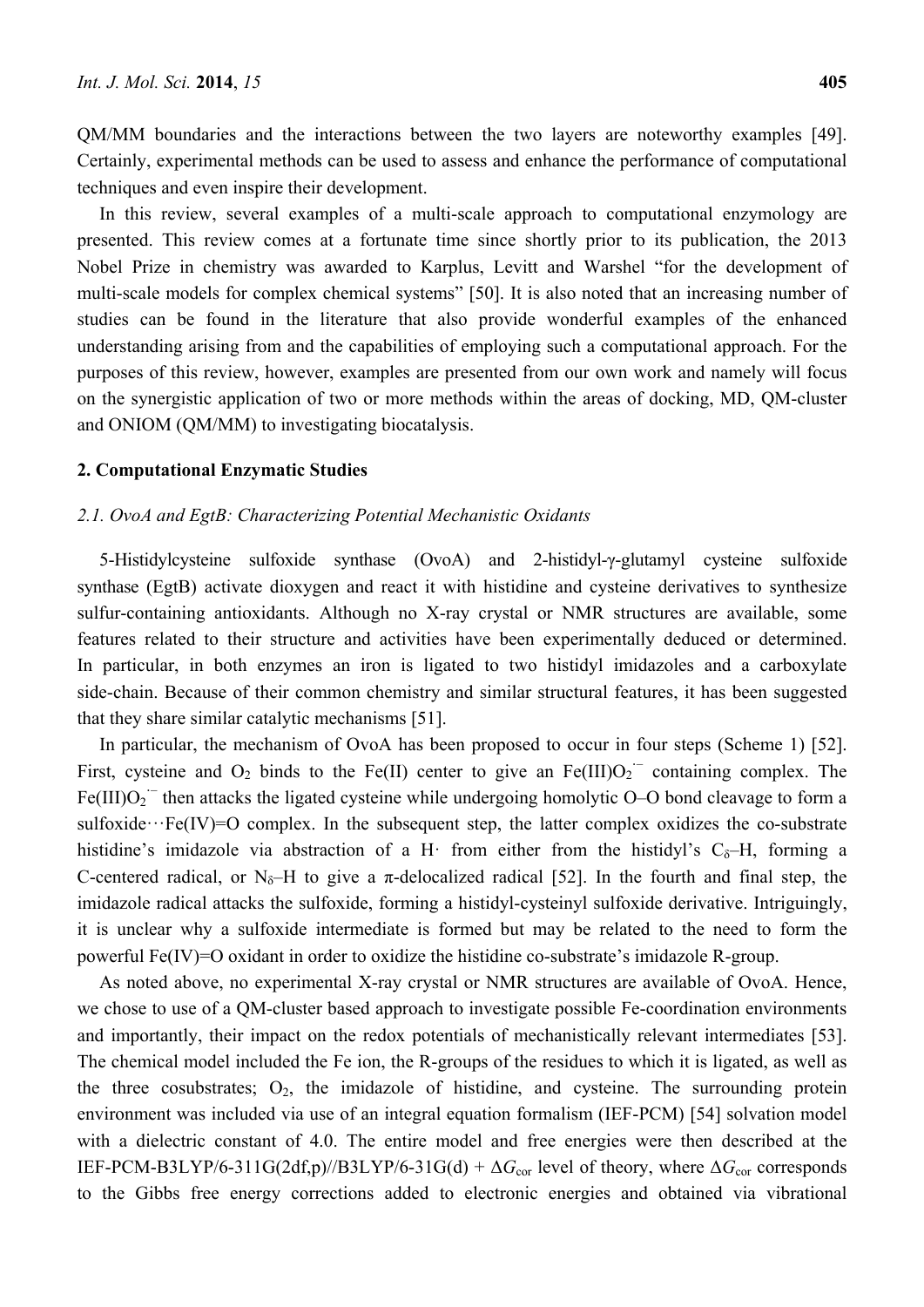frequency calculations. In total, due in part to the number of possible coordination models and spin-states (multiplicities), 196 possible active site model complexes were examined.

**Scheme 1.** Schematic representation of the experimentally proposed mechanism for biosynthesis of a histidyl-sulfoxide derivative (adapted from [53]).



First, the oxidation of imidazole (a model of the mechanistically relevant component of the histidine co-substrate) was considered. This can potentially occur via one of three pathways: (i) an electron transfer (ET); or a proton-coupled electron transfer (PCET) from either a (ii) imidazole nitrogen (*i.e.*, N<sub>δ</sub>–H) or (iii) carbon (*i.e.*, C<sub>δ</sub>–H). Specifically, the free energy in a SHE reference state for each process was calculated via a first principle quantum statistical mechanical approach [53]. Oxidation of imidazole via an ET process corresponds to an increase in 186.0 kJ mol<sup>-1</sup> in free energy and hence is non-spontaneous. Similarly, H· abstraction from the  $C_{\delta}$ -H or N<sub> $\delta$ </sub>-H moieties of an imidazole via a PCET process corresponded to an increase in 250.1 and 171.0 kJ mol<sup>-1</sup> in free energy, respectively. Thus, oxidation of imidazole would appear to preferably proceed via a PCET process involving H· abstraction from the imidazole's  $N_{\delta}$ -H group. Importantly, its required energy can now help provide insights into the mechanistic feasibility of a particular oxidant complex (see below).

Experimentally, three of the ligands to the Fe centre were concluded to be the R-groups of two histidyl's and a glutamate while a fourth ligand is oxygen or  $O_2$ . However, it is unclear if the cysteine binds mono- or bidentately to the Fe centre. Hence, a series of active site-inspired oxidant complexes were generated, which in some cases had water as a sixth ligand. The resulting complexes, which in total numbered 196, could be classified as belonging to one of three "model sets" depending on whether they contained an: (A)  $Fe(III)O_2^-$ ; (B) sulfoxide··· $Fe(IV)=O$ ; or (C)  $Fe-OO-S<sub>Cys</sub>$  crosslink moiety (Scheme 2). The free energy of their reduction via ET and PCET was then calculated for each complex.

First, the possible spin-states of each initial complex were examined within the QM-cluster approach. For all sets of models the preferred ground state of the initial non-reduced metal system was a septet spin-state. For the reduced systems, however, those obtained via an ET process preferred a quartet and sextet ground spin-states (depending on the particular complex) while all systems obtained via a PCET process preferred a quartet ground spin-state.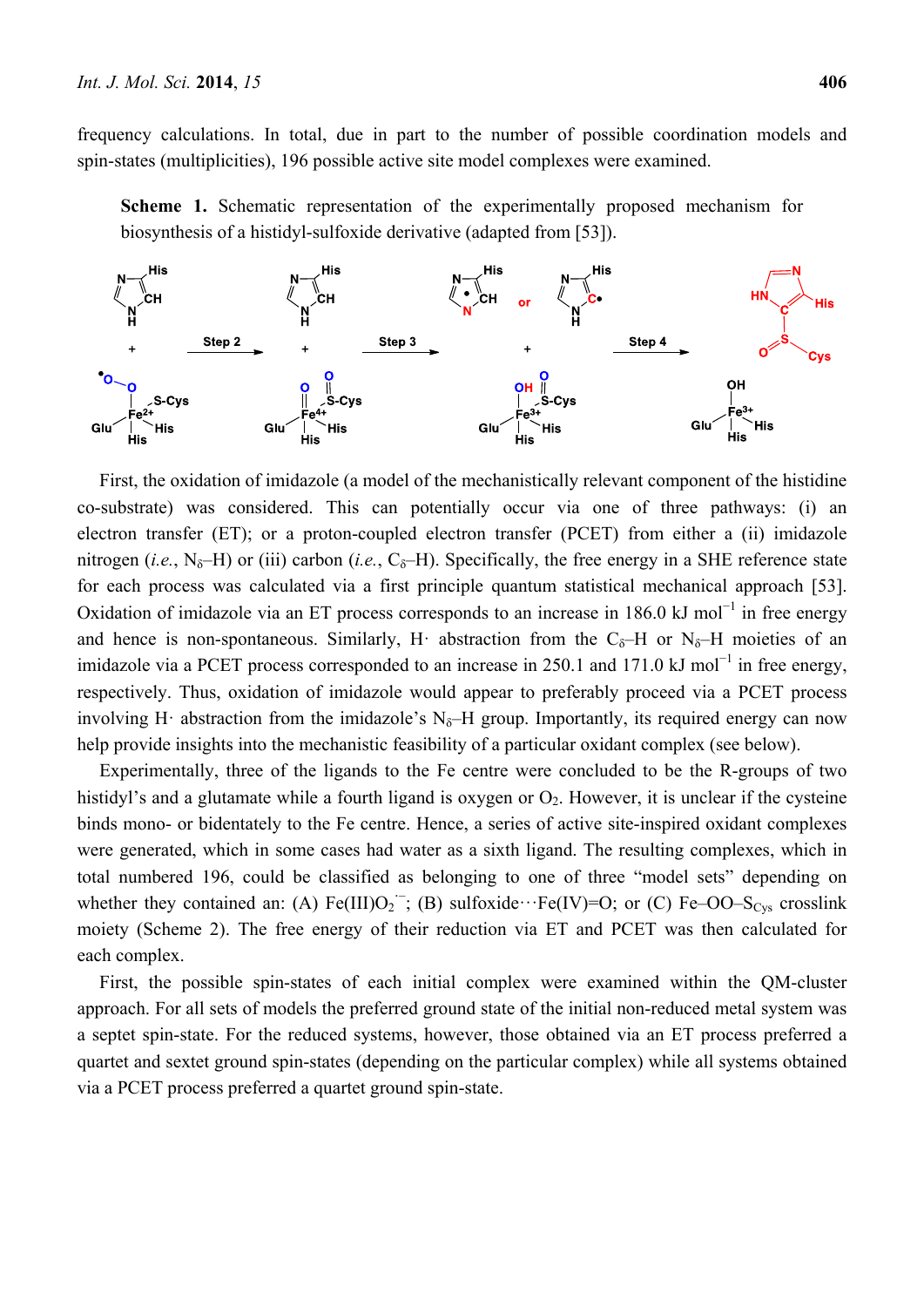**Scheme 2.** Schematic representation of the mechanistic oxidant complexes considered: those containing a  $(A)$  Fe(III)O<sub>2</sub><sup> $\vdots$ </sup>; (**B**) sulfoxide···Fe(IV)=O; or (**C**) Fe–OO–S<sub>Cys</sub> crosslink moiety.



For model Set A, complexes reduction via an ET process was revealed to be endergonic by at least 60.4 kJ mol<sup>-1</sup> and hence, non-spontaneous. On the other hand, reduction via a PCET process was exergonic with calculated free energies ranging from  $-55.6$  to  $-84.7$  kJ mol<sup>-1</sup>. Thus, while their reduction via PCET is favorable, it is still significantly lower than the inherent energy required to oxidize a histidine's R-group imidazole. That is, the mechanistic oxidant in OvoA is unlikely to correspond to an active site containing an  $Fe(III)O<sub>2</sub>^-$  moiety.

The previously experimentally proposed mechanistic oxidant is an Fe(IV)=O type complex [52]. As noted above, a range of models of possible sulfoxide $\cdots$ Fe(IV)=O containing active site complexes (*i.e.*, Set B) were considered, as well as their reduction via an ET or PCET process. Similar to Set A, reduction of any of the Set B complexes via an ET process was calculated to be endergonic, though now by at least 44.4 kJ mol<sup>-1</sup>. Again, this indicates that such a reduction process is inherently unfavorable. In contrast, reduction via a PCET process was calculated to be thermodynamically very favorable with free energies ranging from  $-114.1$  to  $-146.5$  kJ mol<sup>-1</sup>. That is, active sites containing an sulfoxide···Fe(IV)=O moiety are inherently more oxidizing than the Fe(III)O<sub>2</sub><sup> $-$ </sup> containing complexes (Set A). However, as observed for the Set A species, their oxidizing potentials are still not inherently sufficient to oxidize the histidine co-substrate's side chain imidazole.

Complexes containing an Fe–OO–S<sub>Cys</sub> moiety (Set C) had not previously been considered in the proposed mechanism for OvoA and EgtB, but had been investigated computationally in cysteine dioxygenase (CDO) [55]. Unlike the complexes of Sets A and B, reduction of Set C complexes via an ET process resulted in mechanistically infeasible complexes. In contrast, their reduction via a PCET process was found to be significantly exergonic and thus favorable with free energies ranging from  $-203.9$  to  $-268.3$  kJ mol<sup>-1</sup>. In fact, Fe–OO–S<sub>Cys</sub> containing complexes within Set C have sufficient oxidizing power to overcome the inherent energy required to oxidize the histidine co-substrates imidazole via PCET; *i.e.*, effectively abstracting a H· from the imidazole's N<sub> $\delta$ </sub>-H or  $C_{\delta}$ –H moieties. However, these results do more than affirm that a Fe–OO–S<sub>Cys</sub> intermediate may be the required mechanistic oxidant in the enzymes OvoA and EgtB. They also provide invaluable mechanistic insights including the possible reason for formation of a sulfoxide intermediate; it is a result of reducting of a Fe–OO– $S_{\text{Cvs}}$  intermediate.

From the QM-cluster study a possible mechanistic pathway for OvoA and EgtB can be suggested and is shown in Scheme 3.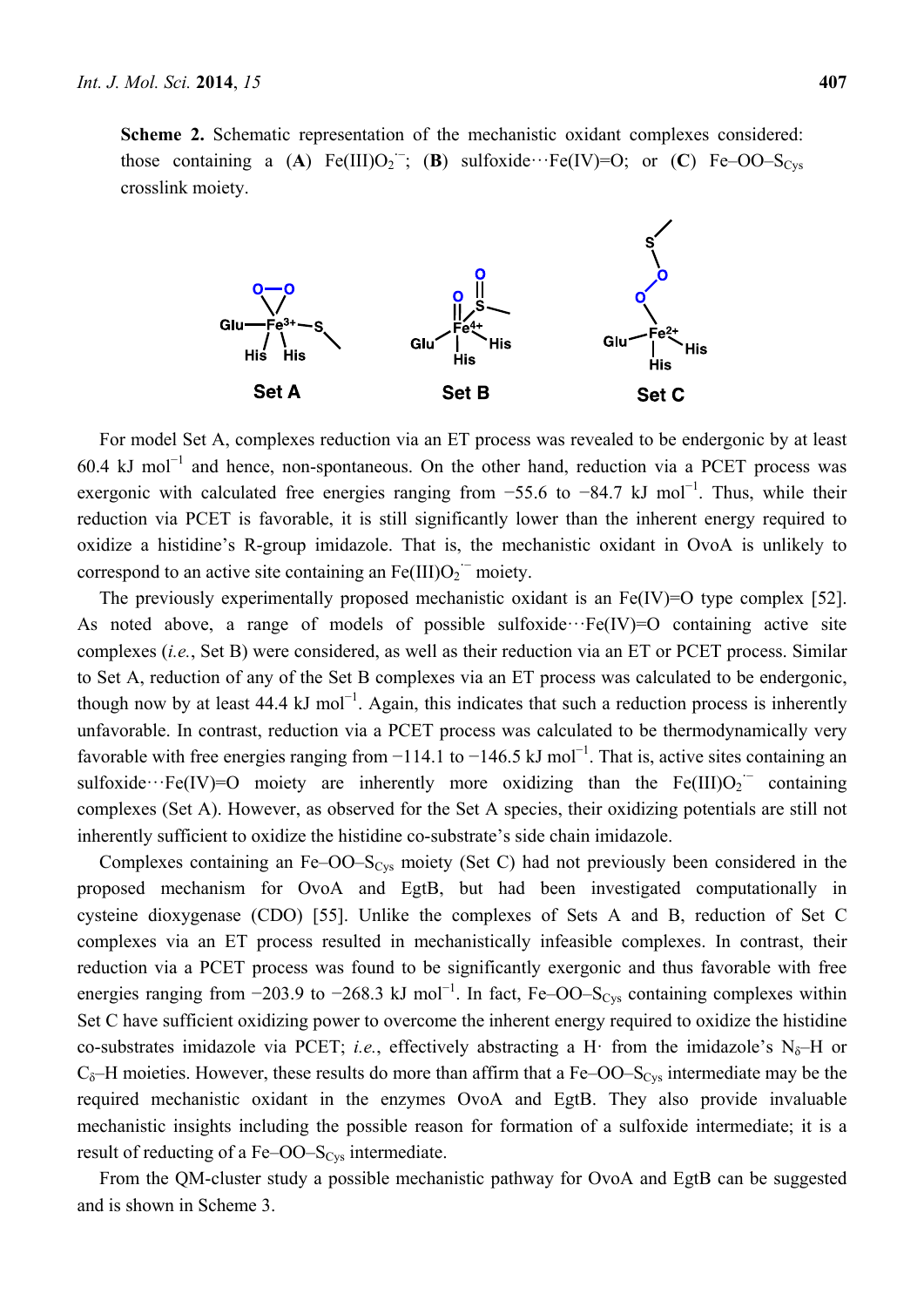**Scheme 3.** Schematic representation of computationally proposed intermediates in the formation of histidyl-sulfoxide (adapted from [53]).



As described above, even in the absence of a crystal structure a large amount of chemical and mechanistic insight can be gained via a well-chosen QM-cluster approach. In this specific case, such a method was used in conjunction with a first principles quantum statistical mechanical approach for redox properties. Significantly, while the present results do not conclusively elucidate the mechanisms of OvoA and EgtB, they provide insights into their catalytic mechanisms and active sites. In addition, however, they also give broad and applicable fundamental insights into the reduction of imidazole and importantly, the effects of a Fe centre's coordination environment on particular Fe-complexes' redox properties.

#### *2.2. Threonyl-tRNA Synthetase (ThrRS): Identifying a Mechanistic Base?*

Aminoacyl-tRNA synthetases (aaRS's) are a ubiquitous class of enzymes. They are perhaps best known for their central role in protein synthesis. Specifically, they catalyze the aminoacylation of their cognate tRNA [56–59] via the two half reactions shown in Scheme 4 [59–61]. First, the amino acid is activated by reacting with ATP to give an aminoacyladenylate (aaAMP). Then, within the same active site, they catalyze the transfer of the aminoacyl moiety of aaAMP onto the 2'- or 3'-oxygen of the Ado76 residue of the cognate tRNA  $(tRNA<sup>aa</sup>)$ .

In the second half reaction, the ribose oxygen of Ado76 nucleophilically attacks the carbonyl carbon of the aminoacyl moiety. However, first, a suitable base must activate the oxygen. In fact, aaRS's active sites have been observed to generally lack such residues [61–63]. Hence, it has been thought that aaRS's may use a substrate assisted mechanism wherein one of the substrate's own non-bridging phosphate oxygens (the pro-R/S oxygens) acts as the missing catalytic base [61]. Recently, Francklyn and coworkers examined threonyl-tRNA synthetase catalyzed aminoacylation [63]. In particular, their mutagenesis studies indicated that replacing the pro-S or -R oxygens by sulfur had little effect indicating that they were not catalytically essential [63]. On the other hand, mutation of the active site histidyl (His309) caused a more significant decrease in the rate of reaction. Hence, it was proposed that His309 directly or non-directly (via a water molecule) deprotonates the Ado76-2'-OH moiety of the cognate tRNA. The resulting 2'-O<sup>−</sup> then deprotonates the adjacent Ado76-3'-OH group, thereby enabling the 3'-oxygen to better act as a nucleophile [63,64].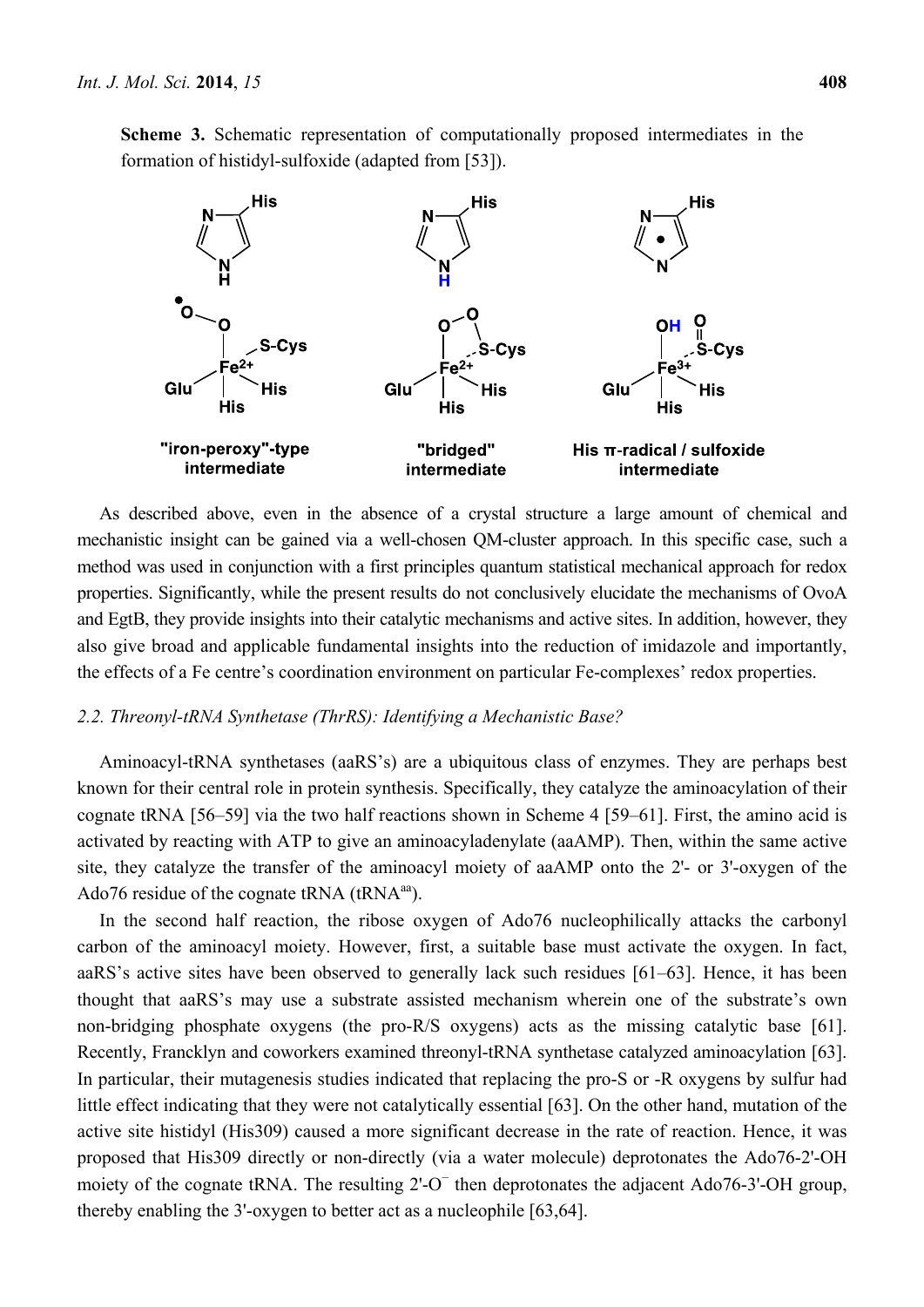**Scheme 4.** General overall mechanism of (i) amino acid activation and subsequent (ii) aminoacylation of the cognate tRNA catalyzed by aminoacyl-tRNA synthetases.



Recently, we have used several computational methods such as MD and QM-cluster approach in a complementary fashion to elucidate the nature of the active site base in the second half reaction of theronyl-tRNA [59,62]. Unfortunately, while several X-ray structures are available for ThrRS, none have both ThrAMP and tRNA<sup>Thr</sup> bound [62]. Therefore, we began by modifying an available X-ray structure of ThrRS $\cdots$ (tRNA<sup>Thr</sup> + AMP) (PDB code: 1QF6 [65]) to include the threonyl moiety [53]. The latter's positioning was verified by comparing to other available X-ray crystal structures. Although His309 has initially been proposed to act as a catalytic base, for completeness and because its pKa is close to 7, we have also considered the use of a protonated His309 in which it could act as an acid. MD simulations were performed on all four complexes in order to examine their fully-bound active site structures and the consistency of the catalytically relevant interactions. Analysis of atomic trajectories indicated that in both neutral and protonated His309 (His309-H<sup>+</sup>), the addition of a water bridge between His309 and Ado76-2'-OH negatively impacted the substrate positioning and the consistency of key mechanistic interactions. In contrast, when no additional water was added, for both neutral and protonated His309, the tRNA<sup>Thr</sup> and ThrAMP substrates were better positioned for reaction, and important active site interactions were significantly more consistent.

Although previous MD simulations provided some useful insights into the possible roles of the active site residues, it cannot be used alone to elucidate the mechanism. Subsequently, for both neutral and protonated His309 without a "bridging  $H_2O$ ", we obtained suitable chemical models for use in a QM-cluster study on the catalytic aminoacylation mechanism of ThrRS [58]. Specifically, the chemical cluster included the active site Zn(II) and R-groups of its first coordination sphere ligands His511, His385 and Cys334. In addition, the residue R-groups of His309, Asp383, Gln381, Arg363 and Lys465 were also included while the ThrAMP and tRNAThr substrates were modeled by methyl monophosphate threonyl and 1',5'-deoxyribose, respectively [58]. The surrounding protein environment was modeled using a PCM method with a dielectric constant of 4.0. Relative energies were obtained at the IEF-PCM( $\varepsilon$  = 4.0)-B3LYP/(6-311 + G(2df,p))//B3LYP/6-31G(d,p) level of theory.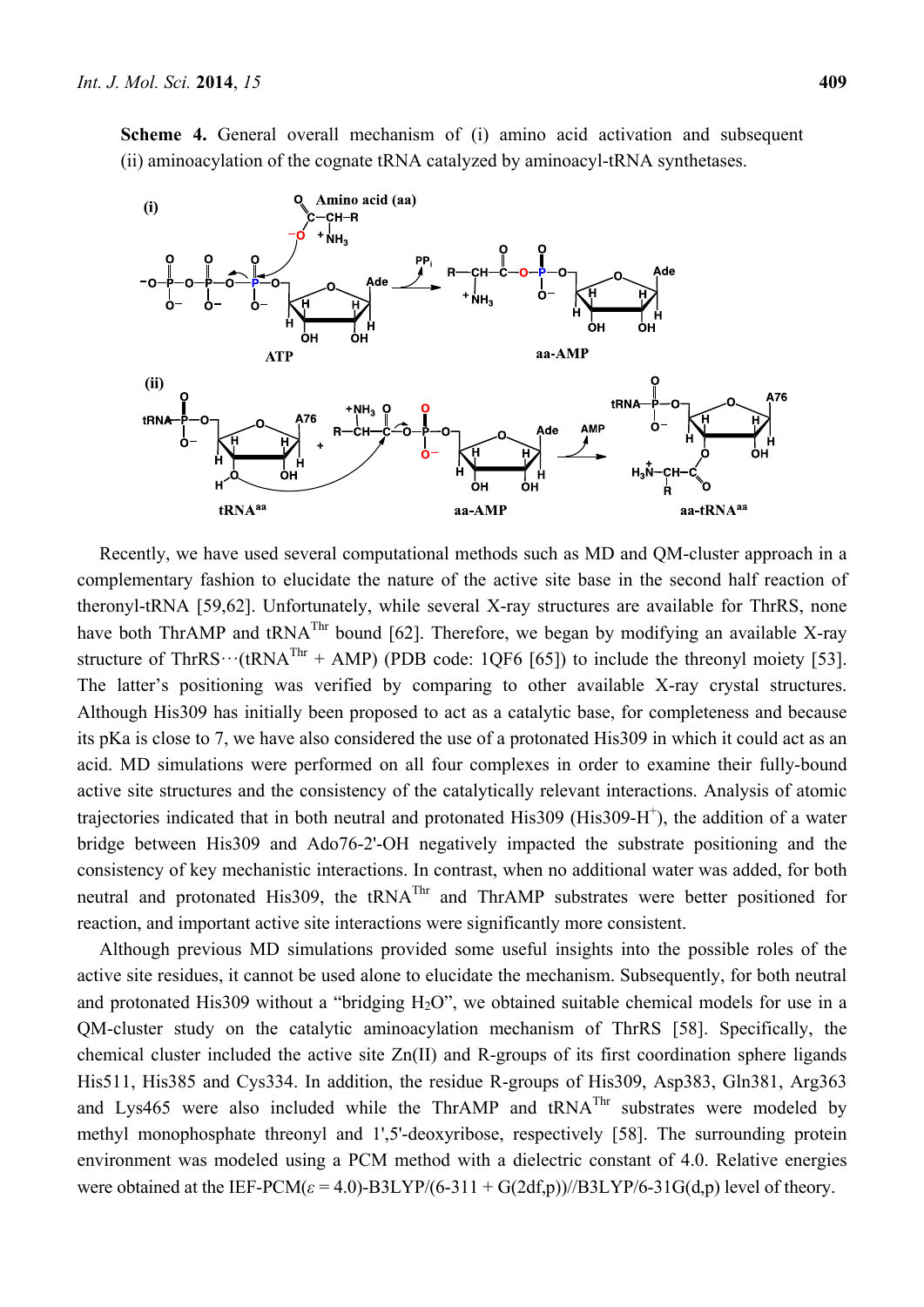Within the X-ray crystal structures it was noted that the threonyl moiety bidentatively ligates to the  $Zn(II)$  ion via both its Thr-NH<sub>2</sub> and R-group hydroxyl. This substrate-bound active site complex was indeed found to be the lowest in energy (Figure 1). However, facilitated by a hydrogen bond between the R-group hydroxyl and the carboxylate of the nearby Asp383 residue, the  $Zn(II)\cdots(H_2)N$ -Thr interaction was calculated to quite readily cleave to give an only very slightly higher energy reactive complex (RC). Notably, in the latter complex the  $Thr-NH<sub>2</sub>$  group hydrogen bonds to the Ado76-3'-OH moiety.

**Figure 1.** The Michaelis complex model (PRC) used for QM-cluster calculations in ThrRS including a neutral His309.



We then systematically examined the proposed catalytic mechanism as well as possible alternatives. Specifically, we first considered mechanisms by which  $His309-H<sup>+</sup>$  may act as a catalytic acid. The lowest energy pathway was found to involve proton transfer from His309-H<sup>+</sup> onto the Ado76-2'-OH group. The latter concomitantly transferred its own proton via active site water onto the Thr-AMP's carbonyl oxygen. The overall barrier for this mechanism was calculated to be quite high at approximately 141.4 kJ mol<sup>-1</sup>. Meanwhile, no mechanistic pathway could be identified at the above level of theory in which a neutral His309 acts as a base to abstract a proton from the Ado76-2'-OH group as experimentally proposed [63,64].

However, as noted above, in the optimized structure of the RC complex involving a neutral His309, the substrate's own Thr-NH2 group is hydrogen bonded to the Ado76-3'-OH moiety. That is, cleavage of the  $Zn(II)\cdots(H_2)N$ -Thr interaction allows the Thr-NH<sub>2</sub> to re-position itself to accept the Ado76-3'-OH proton. Indeed, beginning from such an RC direct nucleophilic attack of the Ado76-3'-OH oxygen at the substrates carbonyl carbon centre occurs with a much lower barrier of only 105.1 kJ mol<sup>-1</sup>. Furthermore, this step proceeds with concomitant transfer of the Ado76-3'-OH proton onto the Thr-NH<sub>2</sub> (*i.e.*, forms  $Thr-NH_3^+$ ) as shown in Scheme 5. The resulting tetrahedral oxyanion intermediate (IC1) was calculated to lay only 52.8 kJ mol<sup>-1</sup> higher in energy than the reactive complex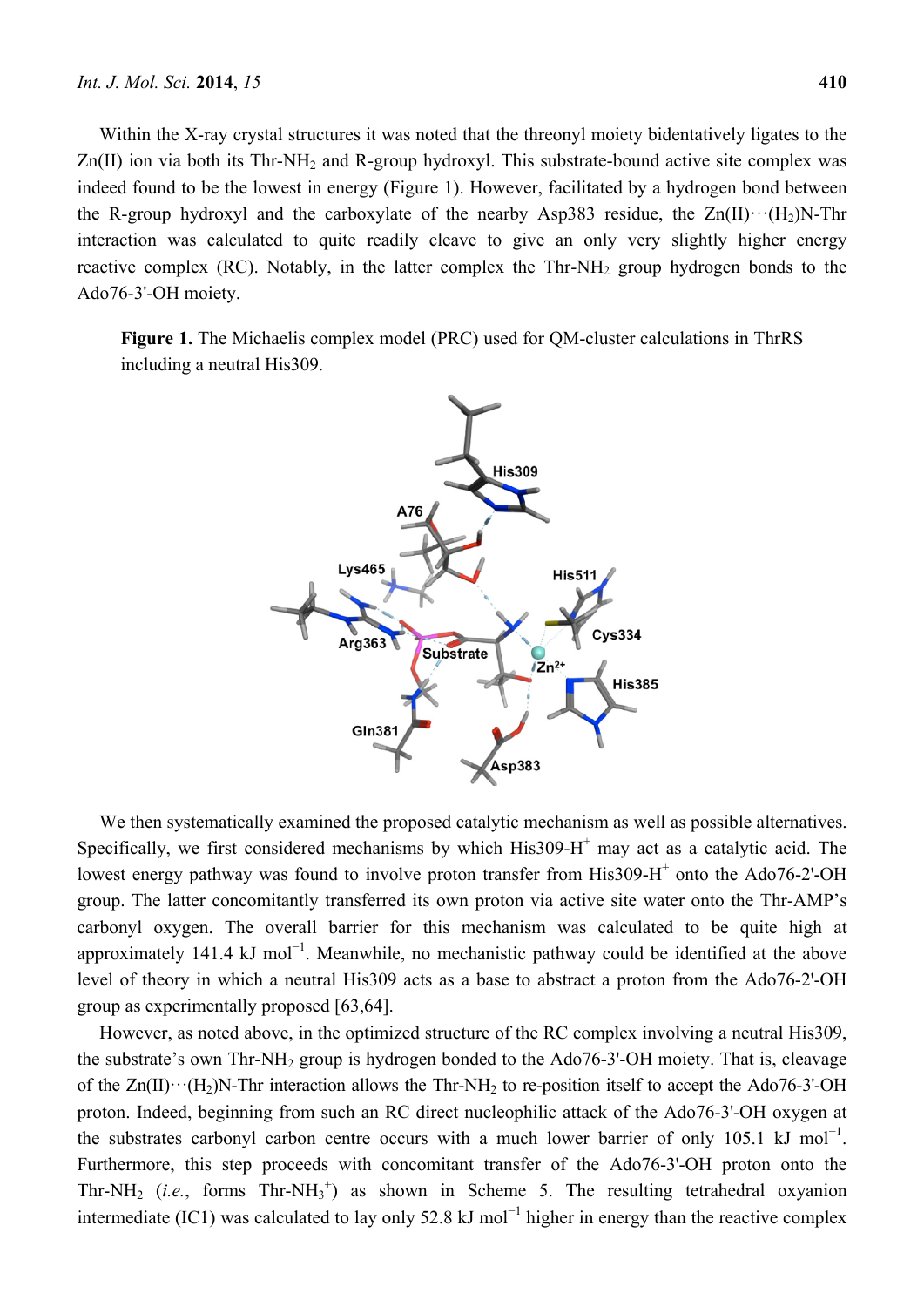RC. In the subsequent step, the C<sub>substrate</sub>–OP bond within the former aminoacyl-AMP moiety is cleaved with effectively no barrier. This gives the final product complex PC lying 15.8 kJ mol<sup>-1</sup> lower in energy than RC, in which the threonyl moiety has now been transferred onto the Ado76-3'-oxygen.

Thus, computationally, it is suggested that ThrRS also uses a substrate-assisted catalytic mechanism. Now, however, due in part to the presence of the  $Zn(II)$  and lability of the  $Zn(II)\cdots(H_2)N$ -Thr interaction, the  $-NH<sub>2</sub>$  moiety is instead able to act as the required mechanistic base.

**Scheme 5.** The overall computationally obtained mechanism for aminoacylation as catalyzed by threonyl-tRNA synthetase (see text).



*2.3. Substrate Specificity and Initial Mechanisms of* S*-ribosylhomocysteinase (LuxS)* 

Conventionally, problems pertaining to enzymatic mechanisms can be placed into either one of two categories: specificity and rate-enhancement [66]. The former concerns itself with the ways in which substrates interact with enzymes' binding site components, while the latter pertains to factors involved in the lowering of energy barriers including those that stabilize transition states and/or destabilize reactant/intermediates complexes. While these serve as separate conjectural models, they are in fact interdependent; insights into one can provide information on the other.

*S*-Ribosylhomocysteinase (LuxS) is a non-heme iron-containing enzyme that plays a key role in type-2 quorum sensing (QS-2), an important intra-organism communication and regulation process that helps regulate gene expression and microbial cell population [17]. QS-2 has been suggested to act as a universal language amongst bacterial species. Due to its possible involvement in the spread of infections, it has been suggested as a potential target for inhibition and LuxS inhibitors in particular could serve as broad-spectrum antibiotics [67].

From a chemical perspective, LuxS catalyzes the conversion of S-ribosylhomocysteine (SRH) into homocysteine and 4,5-dihydroxy-2,3-pentadione (DPD). Interestingly, it cleaves a stable thioether bond and mediates an internal redox reaction without the help of any redox-active cofactors. Despite the many experimental studies investigating its mechanism [67–70], many key fundamental questions remain including the nature of the substrate when bound in the active site. More specifically, SRH can co-exist in solution in three forms: two cyclic ( $\alpha$ - and  $\beta$ -) furanose-containing SRH anomers and a corresponding linear aldose form (linear-SRH). Each one has quite distinct functionality and/or stereochemistry and thus, given that enzymes are often highly stereospecific it is unknown if LuxS binds two or more of these forms. Consequently, how the enzymes LuxS could perform its catalytic function on two or more of these substrates is unknown. For instance, could it possibly proceed via a common intermediate (Scheme 6)?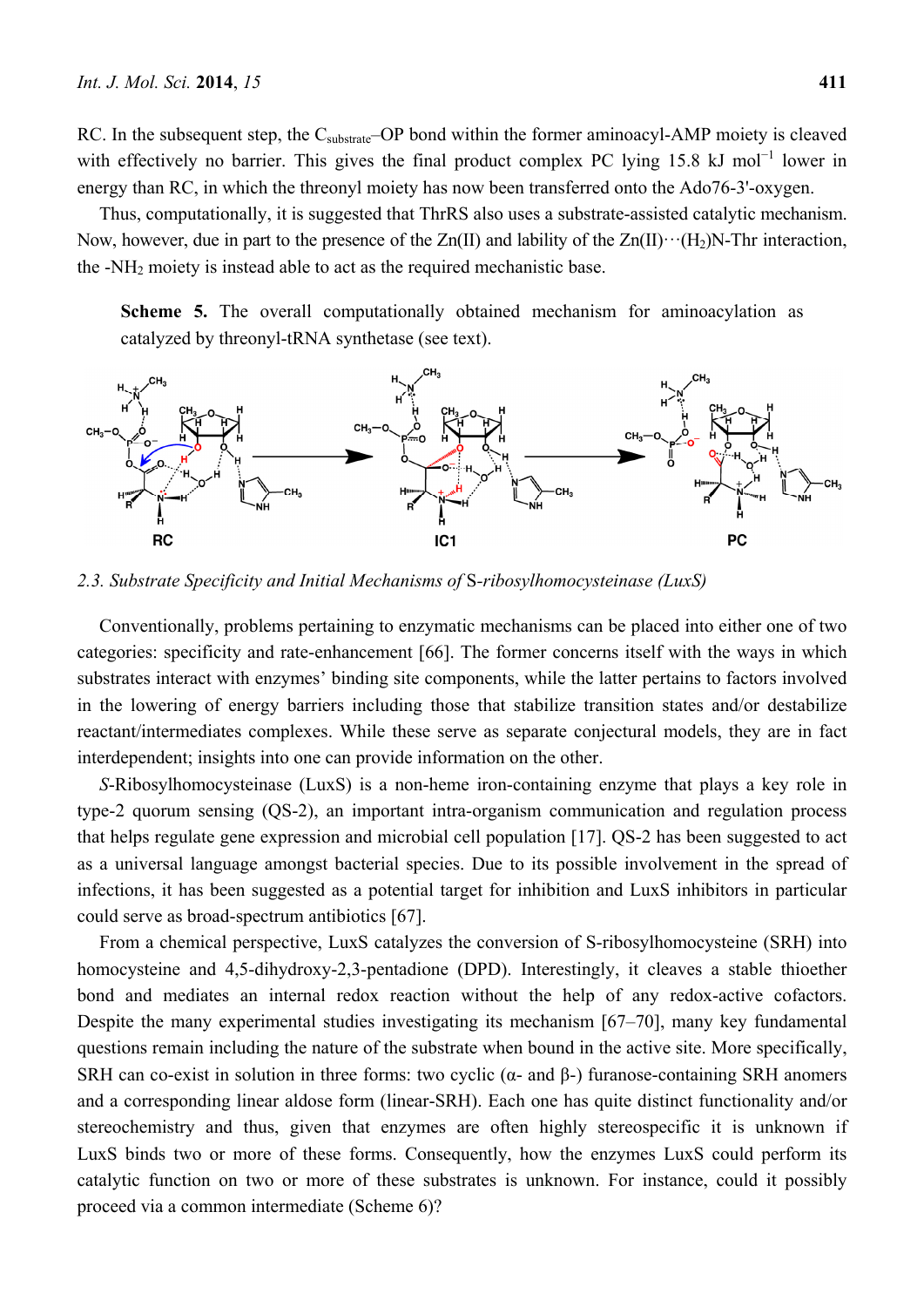**Scheme 6.** Schematic representation of the conjectured conversion of *S*-ribosylhomocysteine (α-SRH), β-SRH and linear-SRH into common putative 2-keto mechanistic intermediate.



By a synergetic application of docking, MD and QM/MM for each of the possible substrate isomers we investigated the nature of the substrate-bound active site and the possible initial mechanistic reaction steps [17]. LuxS···substrate complex models were generated starting from the X-ray crystal structure of a C84A Co(II)-substituted LuxS with a presumed 2-keto-ribose intermediate (2-keto-SRH) (PDB:1YCL). Co(II) was replaced with Fe(II) and the mutation was reversed to regenerate the wild-type active site. A LuxS…linear-SRH model was modeled using the 2-keto-SRH as template while α-SRH and β-SRH were docked in the active site. The resulting models were sequentially minimized using the AMBER99 molecular mechanics force field. During MD simulations, annealing and production stages were performed in conjunction with the AMBER99 forcefield for an overall duration of 5 ns. During production stages a constant temperature of 300 K was used and residues within 13.5 Å of the substrate were free to move.

For both the α-SRH···LuxS and β-SRH···LuxS complexes the variation of the root-mean square deviations (RMSD) of the substrates' atomic positions within the binding site in every snapshot during the course of the 5 ns simulation was analyzed, *i.e.*, their degree of flexibility and consistency in positioning. Average structures obtained from clusters analyses over the simulations clearly indicated that both cyclic anomers maintained consistent active site-substrate associations over the course of the simulations. Specifically, the O2 and O3 ribosyl oxygens remained ligated to the Fe(II) centre throughout the MD with average distances no greater than 2.30 Å. Simultaneously, the ribosyl –O3H hydroxyl group maintained a hydrogen bond with the anionic carboxylate of a nearby active site glutamate (E57) residue with average distances of 2.52 Å or less. Meanwhile, the cysteinyl  $(C84)$ that has been suggested to be catalytically essential was found to be positioned near both substrates ribosyl –C2H– moiety; *i.e.*, suitably positioned for proton abstraction as has been experimentally proposed [71]. The RMSD's of the active site residues over the course of the 5 ns simulation were also considered and found to vary within a quite narrow range of approximately only 0.15–0.38 Å. That is, both cyclic possible substrates as well as the active site residues exhibit limited fluxional behavior with consistent positioning throughout the simulations.

In contrast, the bound linear-SRH conformation was more dynamic; cluster analysis of the MD simulation and the corresponding calculated RMSD's indicated that it alternates between two distinct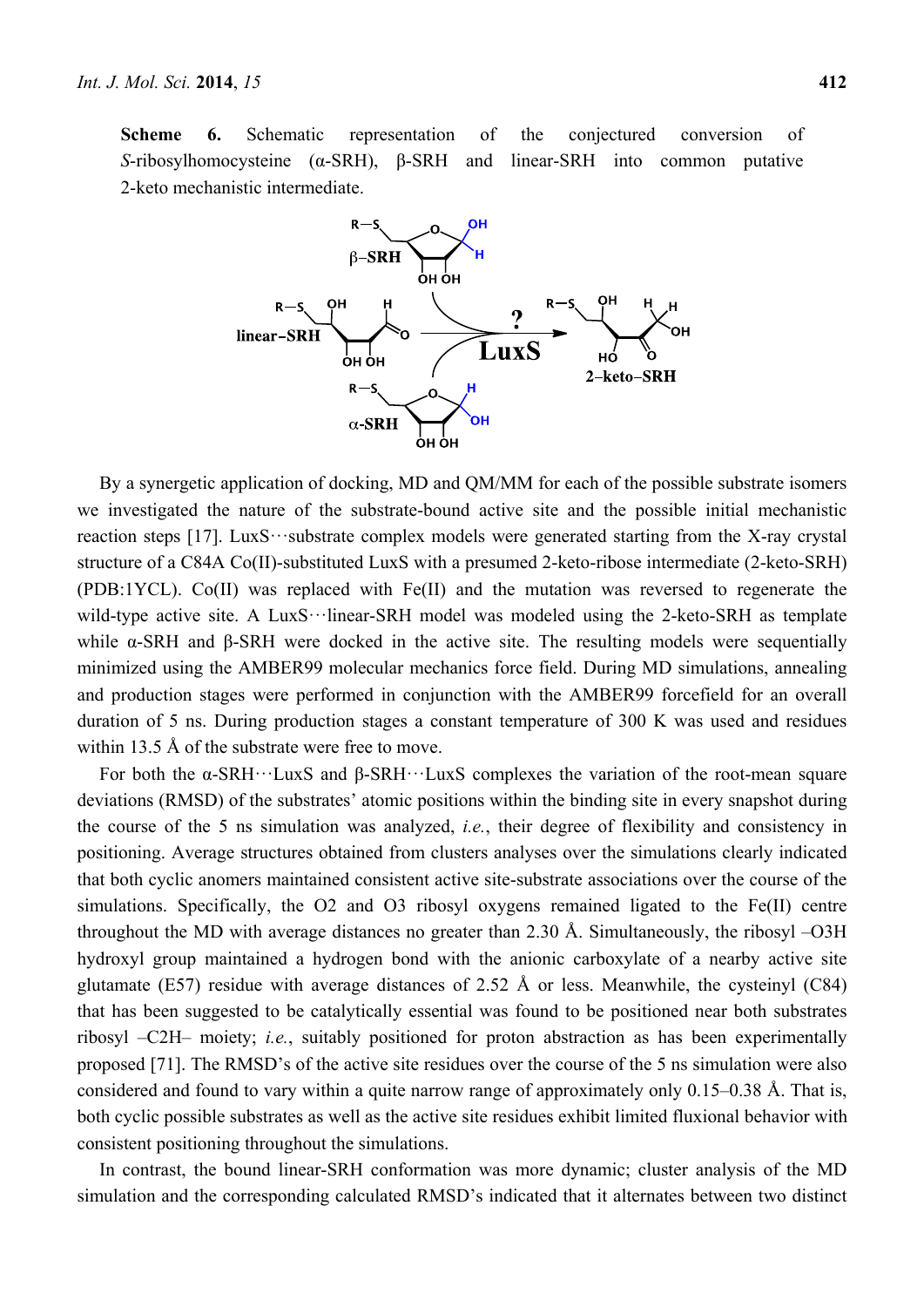conformations. In the preferred conformation, with RMSD's in the range of 0.35–0.55 Å, Cys84 was not positioned above the ribosyl C2H moiety. Furthermore, there are a reduced number of active site residue···linear-SRH interactions. Thus, while LuxS can bind all three SRH isoforms, the stability of the bound linear-SRH···LuxS complex is lower than that of both bound cyclic α-/β-SRH···LuxS complexes.

Possible initial steps for the catalyzed interconversion of the cyclic- and linear-SRH forms were then considered using an ONIOM(QM/MM)-based methodology [17]. We first considered a ribosyl ring opening mechanism starting from bound α- and β-SRH in which the C1–OH proton transfers directly to the ring oxygen O4 to form the respective bound linear-SRH complexes. While in both cases this was a concerted mechanism, *i.e.*, ring opening with proton transfer, the reaction barriers for α- and β-SRH ring opening processes were 207.6 and 155.6 kJ mol<sup>-1</sup> respectively. Thus, such "direct" interconversion mechanisms are unlikely to be feasible.

Experimentally, it had been suggested that LuxS may catalyze the ring opening [68]. Indeed, within all three MD obtained solvated structures of the bound active sites, a water molecule was ligated to the Fe(II) centre. For both α- and β-SRH, the Fe(II) acts as a Lewis acid, thereby increasing the acidity of coordinated ribosyl –O2H group. As a result, it is able to transfer its proton onto the active site water which concomitantly transfers a proton onto the ribosyl ring oxygen O4. Simultaneously for both anomers, the Cys84 thiolate deprotonates the ribosyl –C2H– moiety. Notably, for α- and β-SRH, this step occurs with barriers of 87.8 and 60.6 kJ mol<sup>-1</sup> respectively (Figure 2); barriers that are enzymatically feasible. This step leads to the respective ring-opened intermediates α- and β-IC1 lying significantly lower in energy than their corresponding bound active site complexes  $\alpha$ - and  $\beta$ -RC. Subsequently, for both  $\alpha$ - and  $\beta$ -IC1, the now neutral thiol of Cys84 then transfers its –SH proton onto the intermediates C1 centre via  $\alpha$ - and β-TS1 with barriers of 120.8 and 82.2 kJ mol<sup>-1</sup>, respectively (see Figure 1). It is noted that both of these transition structures are themselves markedly lower in energy than the lowest energy reactant complex  $\alpha$ -RC. Remarkably, for both the  $\alpha$ - and β-anomers this last step results in formation of a common intermediate, 2-keto-SRH that has been experimentally [72] shown to be a mechanistically viable intermediate.

In the case of linear-SRH, the Fe(II) again ligates to the substrate via the latter 2-OH and 3-OH oxygens. As a result of this interaction the –O2H is able to readily act as an acid, transferring its proton onto the nearby C1=O oxygen. Concomitantly, the R-group thiolate of Cys84 abstracts a proton from the ribosyl –C2H– moiety. This reaction occurs with a barrier of just 6.4 kJ mol<sup>-1</sup> and gives the intermediate  $\alpha$ -IC1. Importantly, the latter was also encountered in the water-assisted ring opening mechanism for active site bound β-SRH [17].

The coupling of docking, MD and QM/MM methods proved to particularly insightful when examining substrate binding by LuxS and the subsequent initial reaction steps. As seen above, they reveal that LuxS can bind all three possible substrates—α-SRH, β-SRH and linear-SRH—with varying stability. Subsequent elucidation of possible catalytic mechanisms via the use of QM/MM showed how active site water may facilitate opening of the ribosyl-ring in α-SRH and β-SRH. Importantly, it also showed how LuxS may bind its *S*-ribosylhomocysteine substrate in any of its forms and then convert all to a common mechanistic intermediate 2-keto-SRH (IC2) as illustrated in Figure 2.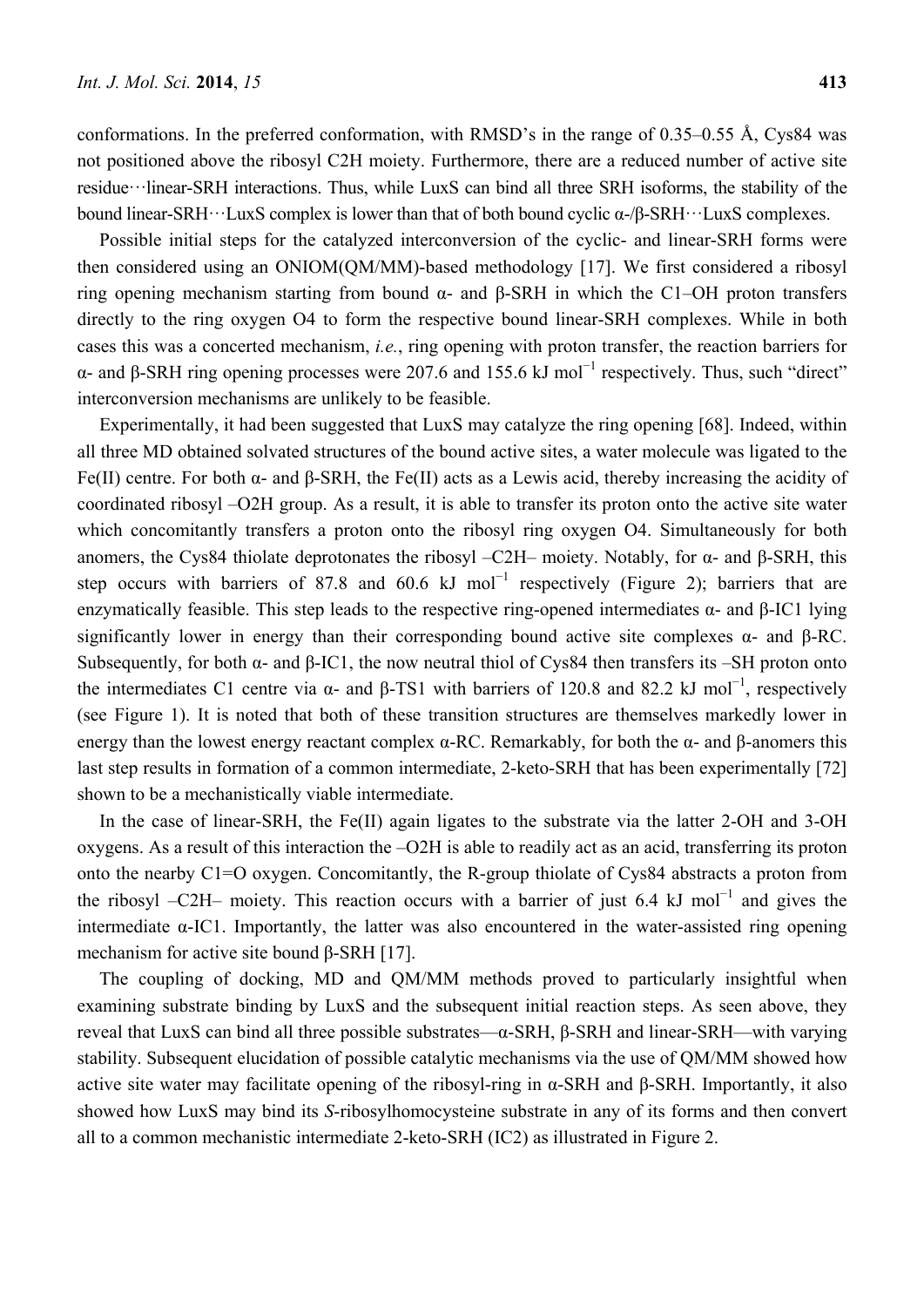**Figure 2.** Potential energy profile for conversion of for α- and β-SRH into a 2-keto-SRH intermediate via a water-mediated ring opening process. The blue/red potential energy surface corresponds to the  $\alpha/\beta$ -SRH conversion, respectively. The colored lines in the transition state schematic structures correspond to the particular bonds being broken and formed.



*2.4. MsrA and Its Reductive Ability: A Docking, MD and Multi-Model QM/MM Study* 

Methionine sulfoxide reductases (Msr's) are a ubiquitous class of antioxidant enzymes that reduce methionine sulfoxide (MetSO) to methionine. Msr's are commonly divided into two subclasses, labeled as A and B, that have quite distinct active sites. Notably, however, they are stereospecific for the S- and R-epimers of MetSO, respectively [73]. Due in part to their antioxidant roles in protein biochemistry, they are believed to play key roles in aging and age related diseases [74–76]. Indeed, for several species it has been shown that the overexpression of MsrA increases their life span [77,78].

Regardless of the class and their active site differences, Msr's are generally believed to utilize a common mechanism [79]. More specifically, it is believed that the mechanism starts with the activation of an active site cysteinyl residue, known as the catalytic cysteinyl  $(Cys<sub>cat</sub>)$ , by an unknown base followed by a subsequent nucleophilic attack of Cys<sub>cat</sub> on the R-group sulfur center of methionine sulfoxide (MetSO). This results in the formation of a hypervalent sulfurane species in which Cys<sub>cat</sub> is now covalently linked with the MetSO sulfur [80]. This occurs concomitantly with protonation of the R-group MetSO S=O oxygen by an active site acid. For MsrA mutation of an active site glutamyl (Glu) to alanyl drastically reduced the rate of catalysis, suggesting a possible role in activating  $Cys_{cat}$  [81]. However, X-ray crystal structures of MsrA generally show large distances between the R-groups Glu and Cys<sub>cat</sub> [82]. In addition, single mutation of either of the two MsrA active site tyrosyls to phenylalanyl had insignificant effects on catalysis, while their double mutation had drastic effects [81].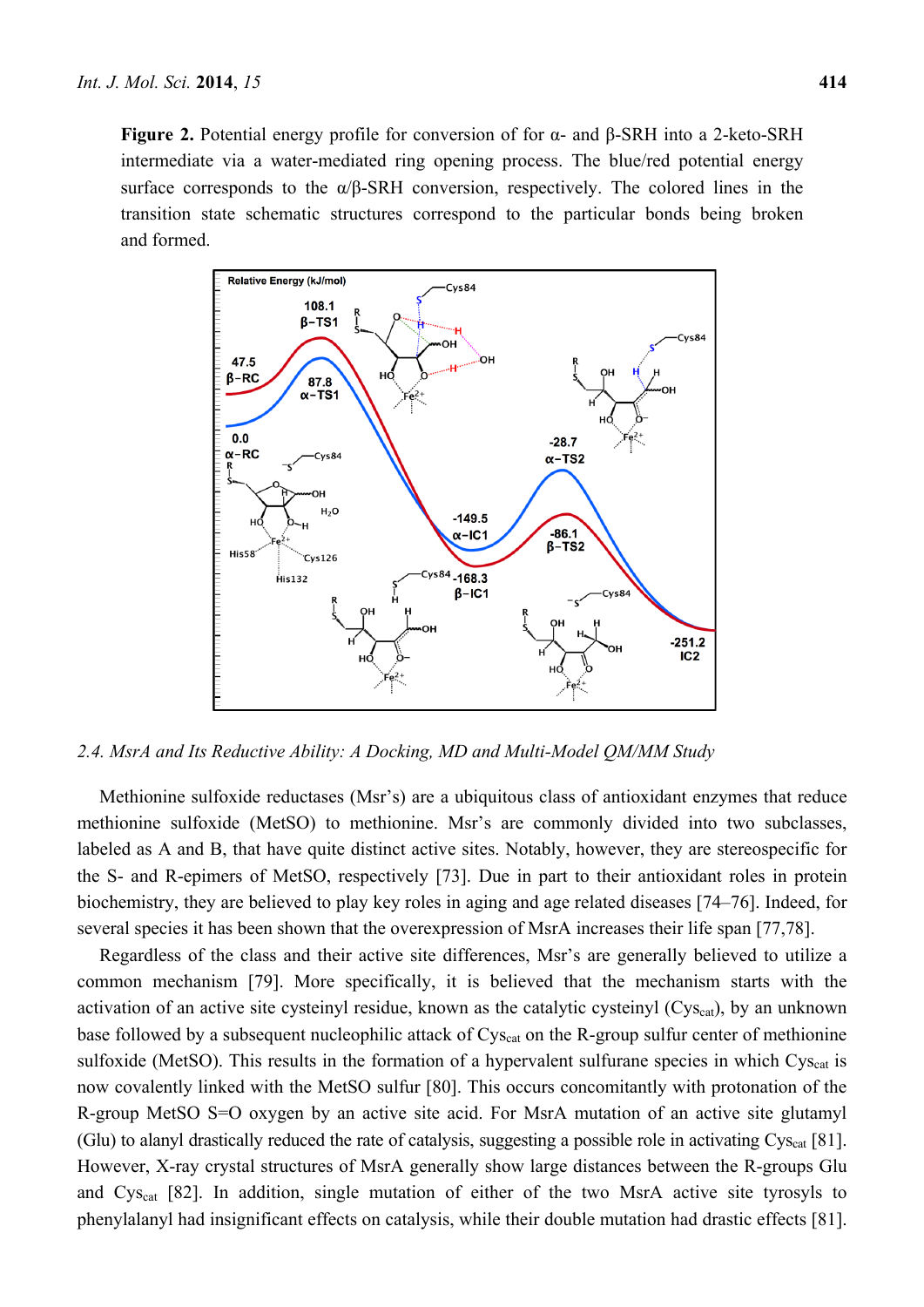Nevertheless, the sulfurane intermediate then undergoes further reaction to give methionine (Met) and a Cys<sub>cat</sub> derived sulfenic acid (Cys<sub>cat</sub>SOH).

The mechanism by which such a species is formed is much debated in the literature [73,83]. This is partly due to the fact that sulfenic acid is a highly reactive species and thus, does not lend itself to experimental characterization or even identification [84]. This renders the application of computational methods particularly useful. It had previously been suggested that the Cys<sub>cat</sub>SOH sulfenic oxygen was obtained from the sulfoxide of MetSO. However, recent experimental studies have proposed that it is instead derived from the aqueous solvent [73]. Finally, a second active site cysteinyl, known as the recycling cysteine  $(Cys_{Rec})$ , nucleophilically attacks the sulfur centre of  $Cys_{cat}SOH$  to give an intramolecular disulfide bond  $(Cys_{cat}S-SCys_{Rec})$  and a water molecule.

Through a complementary modeling approach, we recently investigated the catalytic mechanism of an MsrA from *Mycobacterium tuberculosis* [81]. An X-ray crystallographic structure of a complex of MsrA with a protein-bound methionine (PDB code: 1 NWA) was used as a template for further calculations [81]. In particular, due to a paucity of X-ray crystallographic information with regards to the actual enzyme-bound substrate MetSO, a thermally relaxed (at 298 K) solvated enzyme-substrate structure (*i.e.*, potential Michaelis complexes) was obtained by first docking MetSO within MsrA. Then, the 30 top-scoring structures were minimized using an MM method with the "best" then subjected to solvation and thermal relaxation via appropriate 1 ns MD simulations [81].

Importantly, analysis of the structures encountered over the course of the MD simulations clearly indicated a consistent hydrogen bond bridge via a water molecule between the thiol of the recycling cysteinyl (Cys13) and the carboxylate of an active site glutamyl (Glu52) which has been proposed to be important [82]. This suggests that Glu52 may act indirectly (*i.e.*, via a water) to activate the mechanistically key Cys13 residue. Furthermore, consistent strong hydrogen bonding interactions were observed between the substrate's sulfoxide oxygen and the R-group phenols of two active site tyrosyl residues (Tyr44 and Tyr92). A suitable chemical model of the substrate-bound active site was derived from the average structure of the MD simulation [81] for use in the subsequent ONIOM (QM/MM) investigation on possible reaction steps leading to formation of an enzyme derived sulfenic acid (*i.e.*, Cys13S-OH). More specifically, optimized structures, vibrational frequencies and Gibb's free energy corrections  $(\Delta G_{\text{cor}})$  were obtained at the ONIOM (B3LYP/6-31G(d):AMBER96) level of theory within a mechanical embedding (ME) formalism. Relative Gibb's free energies were subsequently determined via single point calculations on the above structures at the ONIOM  $(B3LYP/6-311 + G(2df,p):AMBER96)$  level of theory within an electrostatic embedding (EE) formalism with inclusion of the appropriate Δ*G*cor. The latter use of EE allows one to better model the effects of the non-homogeneous protein environment surrounding the active site region.

Notably, the QM/MM studies indicated that a substrate-bound pre-reactive complex (PRC) in which Cys13 was neutral (*i.e.*, Cys13SH) and Glu52 anionic (*i.e.*, Glu52COO<sup>−</sup> ), could interconvert to a reactive complex (RC) in which Cys13 had been deprotonated (*i.e.*, Cys13S<sup>−</sup> ) by Glu52 at a free energy cost of 49.3 kJ mol<sup>-1</sup> (Scheme 7). In the next step, the sulfur of Cys13S<sup>-</sup> nucleophilically attacks the sulfur of the MetSO substrate, with concomitant proton transfer from the now neutral Glu52COOH group onto the MetSO sulfoxide oxygen with a small barrier of only 11.8 kJ mol<sup>-1</sup>. The resulting sulfurane intermediate is predicted to lay almost thermoneutral with PRC, being 47.0 kJ mol<sup>-1</sup> lower in free energy than RC. As noted above, mutation of both Tyr44 and Tyr92 to Phe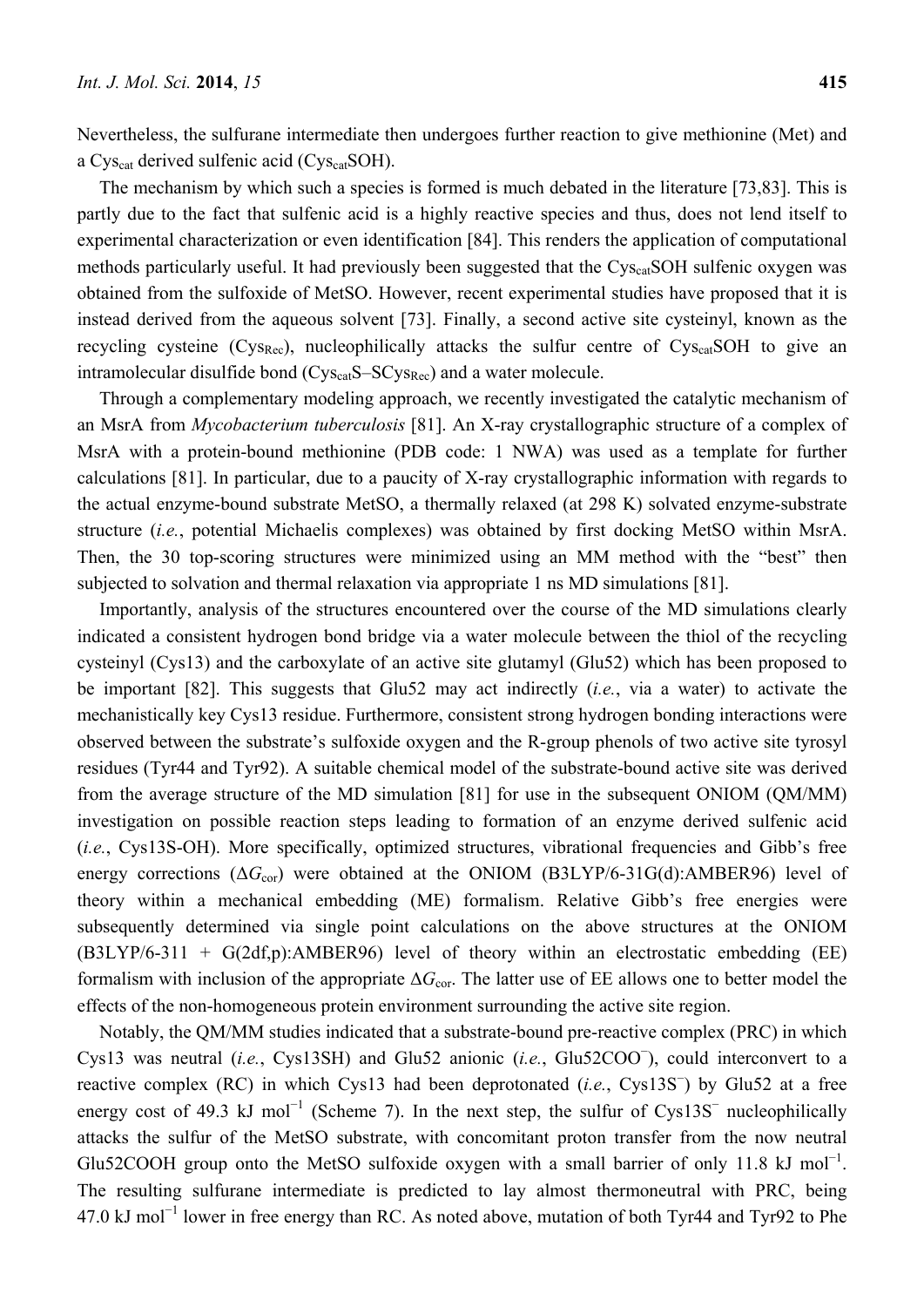significantly inhibited catalysis, in contrast to that observed for single mutation of either Tyr [82]. Notably, the sulfurane oxygen remains hydrogen bonded to both R-group –OH of Tyr44 and Tyr92. Indeed, either Tyr-OH group is then able to act as an acid. Specifically, they protonate the sulfurane oxygen, with essentially no reaction barrier, to give  $H_2O$  and a sulfonium intermediate lying a further 7.0 or 40.4 kJ mol<sup>-1</sup> lower in energy depending on whether the proton was donated by Tyr92 or Tyr44, respectively. The thiol of the recycling cysteinyl (Cys154) is hydrogen bonded to a nearby carboxyl of Asp87. Furthermore, a water molecule was observed in the MD simulations and in the ONIOM studies to be consistently positioned near the Cys13 sulfur, and hydrogen bonded with the thiol of Cys154. Consequently, Cys154 is able to help activate the H<sub>2</sub>O for nucleophilic attack at the Cys13 sulfur of the sulfonium intermediate. This leads to formation of free Met, *i.e.*, reduced MetSO, and a Cys13-derived sulfenic acid lying markedly lower in energy. That is, sulfenic acid formation is predicted to be a quite exergonic process. We also re-examined this process in which either Tyr92 or Tyr44 were mutated to a Phe residue. The reaction barriers did not change significantly, in agreement with experimental observations.

**Scheme 7.** Schematic representation of the computationally proposed mechanism for the reduction of methionine sulfoxide via sulfenic acid to disulfide.



In many computational studies, MD simulations are used solely to generate a suitable structure of the bound-substrate active site. However, the free Met is now able to leave the active site and this may lead to changes in the active site. Hence, we performed an MD simulation on the sulfenic acid intermediate as summarized above, and obtained a suitable chemical model of the sulfenic acid intermediate for investigation of its subsequent reduction using the above ONIOM-based approach. Furthermore, the new-modeled QM layer is now different from the previous one as we focused on including the surrounding residues of Cys154 to better elucidate the mechanism. The reaction of Cys13SOH to give an intramolecular Cys13S–SCys154 disulfide bond was determined to be able to occur via a multistep process. More specifically, Asp87 indirectly acts via bridging water to deprotonate the thiol of Cys145 (*i.e.*, the recycling cysteinyl). The resulting complex, containing a now "activated" Cys154S<sup>-</sup> moiety, lies only 51.8 kJ mol<sup>-1</sup> higher in energy than the lowest energy Cys13SOH-containing intermediate. The Cys154S<sup>−</sup> sulfur is then able to readily react with the Cys13SOH moiety with a barrier of only 39.4 kJ mol<sup>-1</sup> to form the disulfide product (Figure 2). The reduction of the sulfenic acid is calculated to be a highly exergonic process with the disulfide product lying significantly lower in energy than the sulfenic acid intermediate complex [81].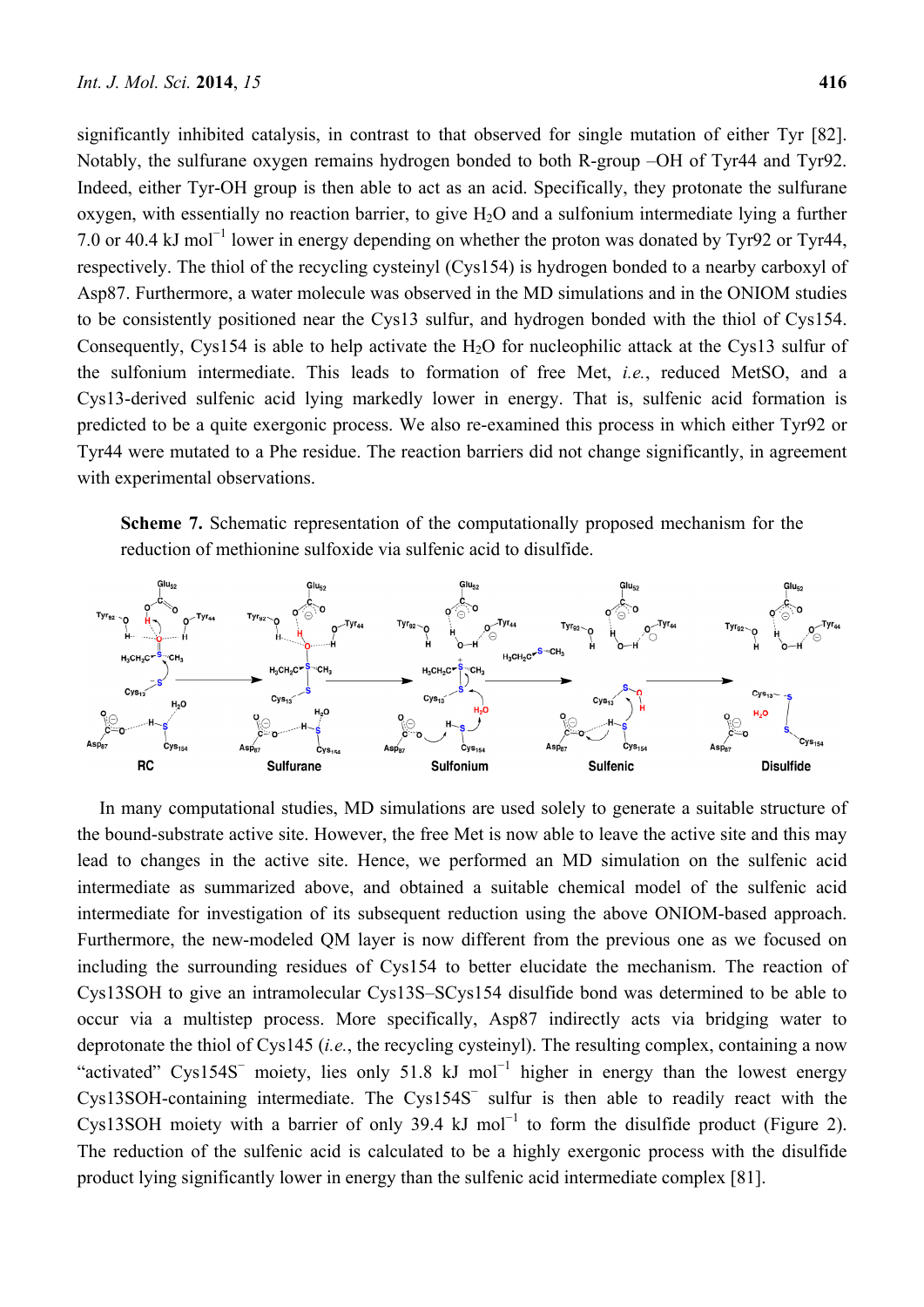Thus, the complementary use of docking, molecular dynamics and ONIOM (QM/MM) computational chemistry methods provided several key insights into the overall mechanism of MsrA (Scheme 7), including the role of key active site residues such as Glu52, Tyr92 and Tyr44. In addition, it also suggested possible mechanistic roles for other active site residues such as Asp87. Furthermore, our results complement previous experimental mutagenesis studies.

#### **3. Conclusions**

This review presented a variety of examples pertaining to the use of distinguished computational methods in deciphering enzyme catalysis. As shown herein, DFT clusters, QM/MM, molecular docking and MD simulations can be used, either in their own right or as members of an assembly in the investigation of enzymatic processes. As seen, in the absence of a crystal structure and while the nature of the biocatalytic environment has not been experimentally resolved, QM-DFT clusters can model and compare an extensive set of possible reactive species. In the cases where crystal structures exist but essential details pertaining to the active site's protonation state and substrate's binding conformation remain elusive, docking, MD simulations and QM/MM can be combined in the framework of a single analysis. In the cases where an enzymatic process involves the exit of a substrate during catalysis, MD simulations can model the resulting conformational changes while the use of different QM/MM models can model the catalysis. The synergistic use of experimental chemical methods coupled with divergent multi-scale methods, ranging from the quantum- to the statistical-mechanical, holds promise in uncovering the key to enzymatic catalysis.

#### **Acknowledgments**

We thank the Natural Sciences and Engineering Research Council of Canada (NSERC) for funding, and Compute·Calcul Canada (Toronto, Canada) for additional computational resources.

#### **Conflicts of Interest**

The authors declare no conflict of interest.

#### **References**

- 1. Stodulski, M.; Gulder, T. Nanoparticles and peptides: A fruitful liaison for biomimetic catalysis. *Angew. Chem. Int. Ed.* **2012**, *51*, 11202–11204.
- 2. Lehn, J.M.; Benyus, J.; Swiegers, G. *Bioinspiration and Biomimicry in Chemistry: Reverse-Engineering Nature*; John Wiley & Sons, Ltd.: Hoboken, NJ, USA, 2012.
- 3. Frushicheva, M.P.; Cao, J.; Chu, Z.T.; Warshel, A. Exploring challenges in rational enzyme design by simulating the catalysis in artificial kemp eliminase. *Proc. Natl. Acad. Sci. USA* **2010**, *107*, 16869–16874.
- 4. Llano, J.; Gauld, J.W. Mechanistics of Enzyme Catalysis: From Small to Large Active-Site Models. In *Quantum Biochemistry*; John Wiley & Sons, Ltd.: Weinheim, Germany, 2010; pp. 643–666.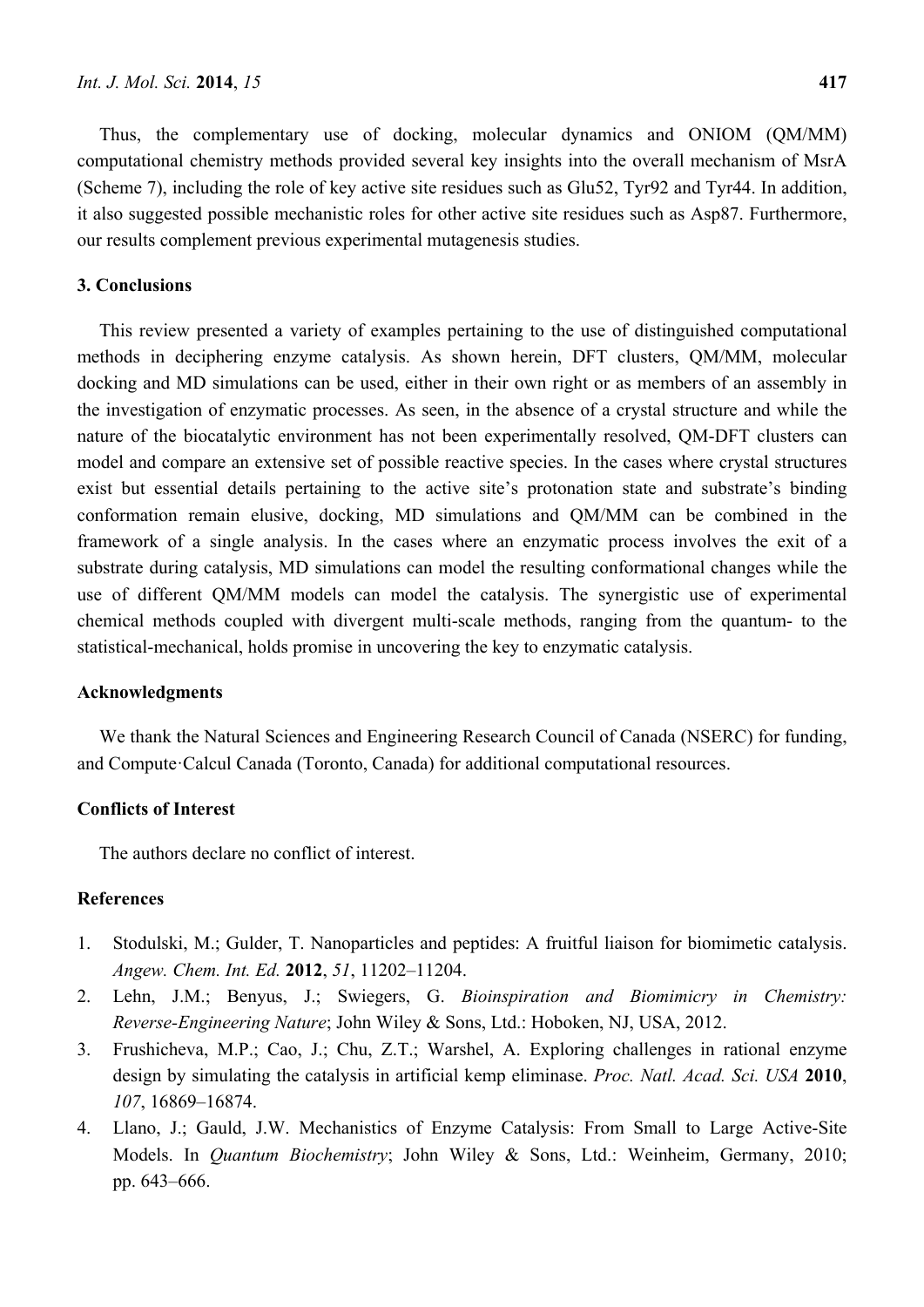- 5. Garcia-Viloca, M.; Gao, J.; Karplus, M.; Truhlar, D.G. How enzymes work: Analysis by modern rate theory and computer simulations. *Science* **2004**, *303*, 186–195.
- 6. Kamerlin, S.C.L.; Warshel, A. At the dawn of the 21st century: Is dynamics the missing link for understanding enzyme catalysis? *Proteins*: *Struct. Funct*. *Bioinforma.* **2010**, *78*, 1339–1375.
- 7. Glowacki, D.R.; Harvey, J.N.; Mulholland, A.J. Taking Ockham's razor to enzyme dynamics and catalysis. *Nat. Chem.* **2012**, *4*, 169–176.
- 8. Hammes, G.G. Multiple conformational changes in enzyme catalysis. *Biochemistry* **2002**, *41*, 8221–8228.
- 9. Benkovic, S.J.; Hammes-Schiffer, S. A perspective on enzyme catalysis. *Science* **2003**, *301*, 1196–1202.
- 10. Henzler-Wildman, K.A.; Lei, M.; Thai, V.; Kerns, S.J.; Karplus, M.; Kern, D. A hierarchy of timescales in protein dynamics is linked to enzyme catalysis. *Nature* **2007**, *450*, 913–916.
- 11. Borowski, T.; Bassan, A.; Siegbahn, P.E.M. Mechanism of dioxygen activation in 2-oxoglutarate-dependent enzymes: A hybrid DFT study. *Chem. Eur. J.* **2004**, *10*, 1031–1041.
- 12. De Visser, S.P.; Kumar, D.; Cohen, S.; Shacham, R.; Shaik, S. A predictive pattern of computed barriers for C–H hydroxylation by compound I of cytochrome P450. *J. Am. Chem. Soc.* **2004**, *126*, 8362–8363.
- 13. Bushnell, E.A.C.; Gherib, R.; Gauld, J.W. Insights into the catalytic mechanism of coral allene oxide synthase: A dispersion corrected density functional theory study. *J. Phys. Chem. B* **2013**, *117*, 6701–6710.
- 14. Van Gunsteren, W.F.; Luque, F.; Timms, D.; Torda, A. Molecular mechanics in biology: From structure to function, taking account of solvation. *Annu. Rev. Biophys. Biomol. Struct.* **1994**, *23*, 847–863.
- 15. Krüger, P.; Straßburger, W.; Wollmer, A.; van Gunsteren, W.F. A comparison of the structure and dynamics of avian pancreatic polypeptide hormone in solution and in the crystal. *Eur. Biophys. J.* **1985**, *13*, 77–88.
- 16. Levy, Y.; Onuchic, J.N. Water mediation in protein folding and molecular recognition. *Annu. Rev. Biophys. Biomol. Struct.* **2006**, *35*, 389–415.
- 17. Huang, W.; Gherib, R.; Gauld, J.W. An active site water broadens substrate specificity in *S*-ribosylhomocysteinase (LuxS): A docking, MD, and QM/MM study. *J. Phys. Chem. B* **2012**, *116*, 8916–8929.
- 18. Barillari, C.; Taylor, J.; Viner, R.; Essex, J.W. Classification of water molecules in protein binding sites. *J. Am. Chem. Soc.* **2007**, *129*, 2577–2587.
- 19. Storm, D.R.; Koshland, D.E. A source for the special catalytic power of enzymes: Orbital steering. *Proc. Natl. Acad. Sci. USA* **1970**, *66*, 445–452.
- 20. Jonsson, T.; Glickman, M.H.; Sun, S.; Klinman, J.P. Experimental evidence for extensive tunneling of hydrogen in the lipoxygenase reaction: Implications for enzyme catalysis. *J. Am. Chem. Soc.* **1996**, *118*, 10319–10320.
- 21. Karplus, M.; Kuriyan, J. Molecular dynamics and protein function. *Proc. Natl. Acad. Sci. USA* **2005**, *102*, 6679–6685.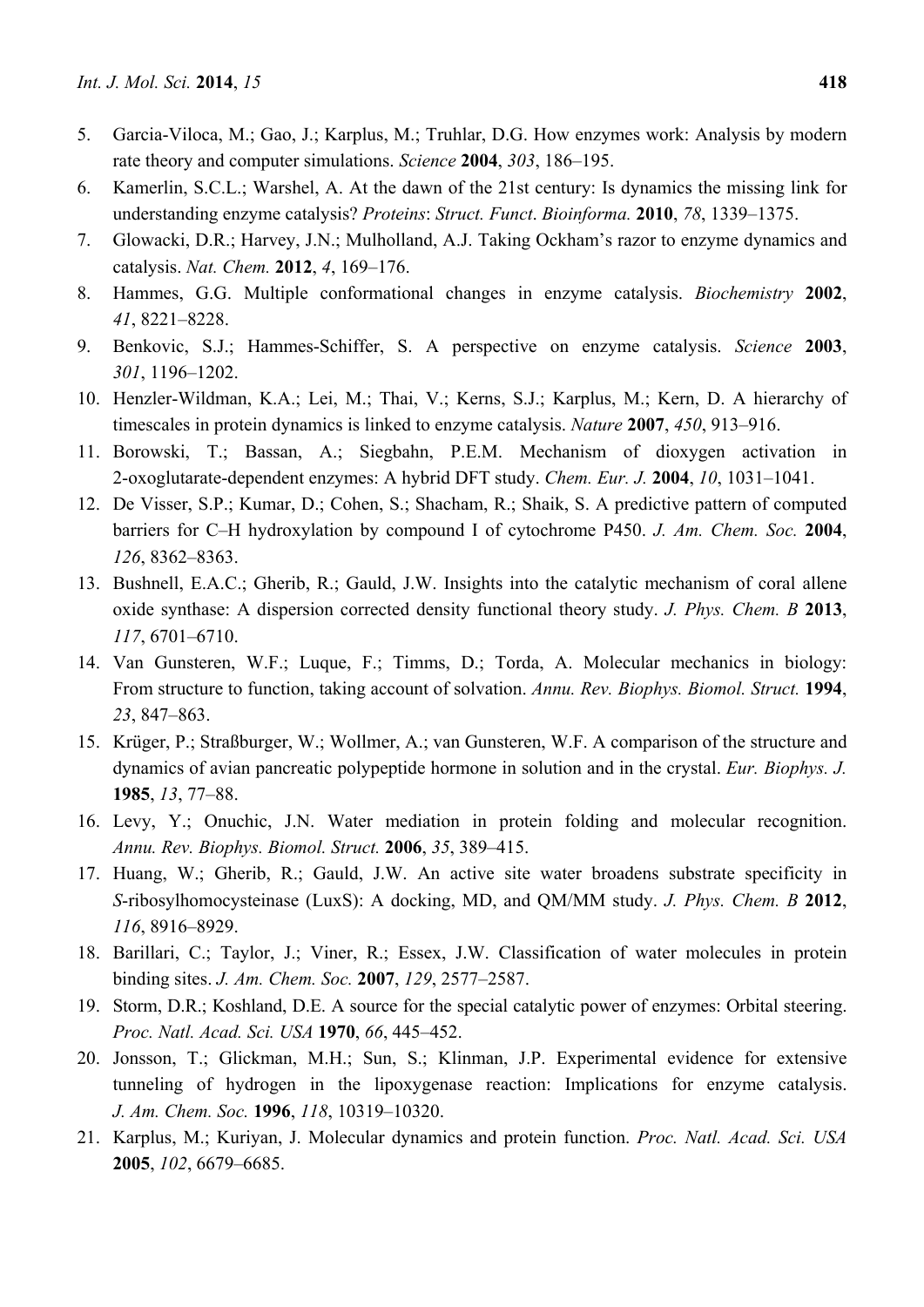- 22. Warren, G.L.; Andrews, C.W.; Capelli, A.M.; Clarke, B.; Lalonde, J.; Lambert, M.H.; Lindvall, M.; Nevins, N.; Semus, S.F.; Senger, S.; *et al.* A critical assessment of docking programs and scoring functions. *J. Med. Chem.* **2006**, *49*, 5912–5931.
- 23. Karplus, M.; McCammon, J.A. Molecular dynamics simulations of biomolecules. *Nat. Struct. Mol. Biol.* **2002**, *9*, 646–652.
- 24. Siegbahn, P.E.M.; Himo, F. The quantum chemical cluster approach for modeling enzyme reactions. *Wiley Interdiscip. Rev. Comput. Mol. Sci.* **2011**, *1*, 323–336.
- 25. Himo, F. Quantum chemical modeling of enzyme active sites and reaction mechanisms. *Theor. Chem. Acc.* **2006**, *116*, 232–240.
- 26. Siegbahn, P.E.M.; Blomberg, M.R.A. Transition-metal systems in biochemistry studied by high-accuracy quantum chemical methods. *Chem. Rev.* **2000**, *100*, 421–438.
- 27. Siegbahn, P.E.M.; Borowski, T. Modeling enzymatic reactions involving transition metals. *Acc. Chem. Res.* **2006**, *39*, 729–738.
- 28. Becke, A.D. Density‐functional thermochemistry. III. The role of exact exchange. *J. Chem. Phys.* **1993**, *98*, 5648.
- 29. Cornell, W.D.; Cieplak, P.; Bayly, C.I.; Gould, I.R.; Merz, K.M.; Ferguson, D.M.; Spellmeyer, D.C.; Fox, T.; Caldwell, J.W.; Kollman, P.A. A second generation force field for the simulation of proteins, nucleic acids, and organic molecules. *J. Am. Chem. Soc.* **1995**, *117*, 5179–5197.
- 30. Wang, J.; Wolf, R.M.; Caldwell, J.W.; Kollman, P.A.; Case, D.A. Development and testing of a general amber force field. *J. Comput. Chem.* **2004**, *25*, 1157–1174.
- 31. Pérez, A.; Marchán, I.; Svozil, D.; Sponer, J.; Cheatham, T.E., III; Laughton, C.A.; Orozco, M. Refinement of the AMBER force field for nucleic acids: Improving the description of α/γ conformers. *Biophys. J.* **2007**, *92*, 3817–3829.
- 32. Meagher, K.L.; Redman, L.T.; Carlson, H.A. Development of polyphosphate parameters for use with the AMBER force field. *J. Comput. Chem.* **2003**, *24*, 1016–1025.
- 33. MacKerell, A.D.; Banavali, N.; Foloppe, N. Development and current status of the CHARMM force field for nucleic acids. *Biopolymers* **2000**, *56*, 257–265.
- 34. Vanommeslaeghe, K.; Hatcher, E.; Acharya, C.; Kundu, S.; Zhong, S.; Shim, J.; Darian, E.; Guvench, O.; Lopes, P.; Vorobyov, I.; *et al*. CHARMM general force field: A force field for drug-like molecules compatible with the CHARMM all-atom additive biological force fields. *J. Comput. Chem.* **2010**, *31*, 671–690.
- 35. Schmidt, J.M.; Brueschweiler, R.; Ernst, R.R.; Dunbrack, R.L., Jr.; Joseph, D.; Karplus, M. Molecular dynamics simulation of the proline conformational equilibrium and dynamics in antamanide using the CHARMM force field. *J. Am. Chem. Soc.* **1993**, *115*, 8747–8756.
- 36. Van Gunsteren, W.F.; Daura, X.; Mark, A.E. GROMOS Force Field. In *Encyclopedia of Computational Chemistry*; John Wiley & Sons, Ltd.: Chichester, UK, 2002.
- 37. Oostenbrink, C.; Soares, T.; Vegt, N.A.; van Gunsteren, W.F. Validation of the 53A6 GROMOS force field. *Eur. Biophys. J.* **2005**, *34*, 273–284.
- 38. Schmid, N.; Eichenberger, A.; Choutko, A.; Riniker, S.; Winger, M.; Mark, A.E.; van Gunsteren, W.F. Definition and testing of the GROMOS force-field versions 54A7 and 54B7. *Eur. Biophys. J.* **2011**, *40*, 843–856.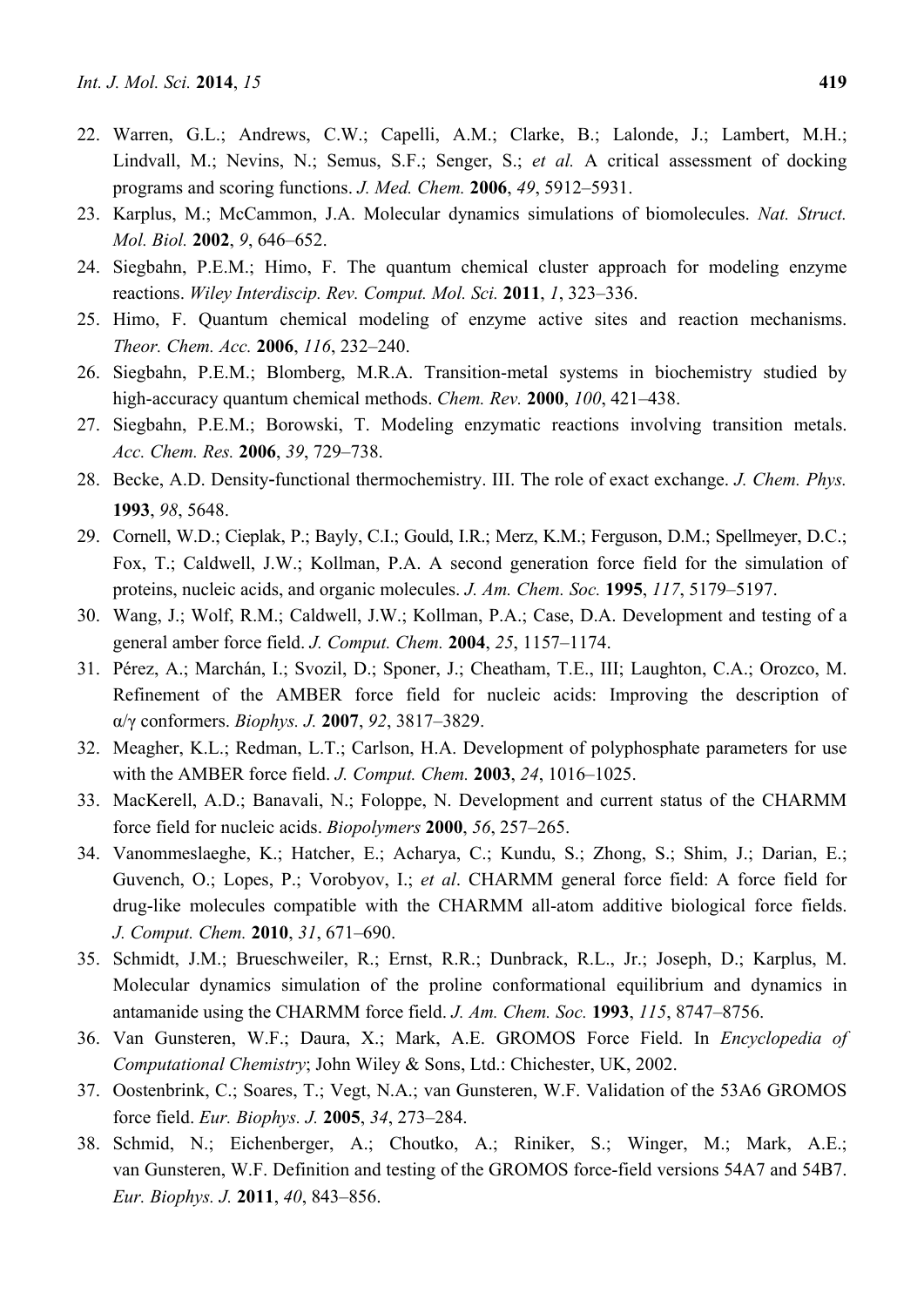- 39. Kaminski, G.A.; Friesner, R.A.; Tirado-Rives, J.; Jorgensen, W.L. Evaluation and reparametrization of the OPLS-AA force field for proteins via comparison with accurate quantum chemical calculations on peptides. *J. Phys. Chem. B* **2001**, *105*, 6474–6487.
- 40. Kahn, K.; Bruice, T.C. Parameterization of OPLS–AA force field for the conformational analysis of macrocyclic polyketides. *J. Comput. Chem.* **2002**, *23*, 977–996.
- 41. Kony, D.; Damm, W.; Stoll, S.; van Gunsteren, W.F. An improved OPLS–AA force field for carbohydrates. *J. Comput. Chem.* **2002**, *23*, 1416–1429.
- 42. Warshel, A.; Levitt, M. Theoretical studies of enzymic reactions: Dielectric, electrostatic and steric stabilization of the carbonium ion in the reaction of lysozyme. *J. Mol. Biol.* **1976**, *103*, 227–249.
- 43. Lin, H.; Truhlar, D.G. QM/MM: What have we learned, where are we, and where do we go from here? *Theor. Chem. Acc.* **2007**, *117*, 185–199.
- 44. Senn, H.M.; Thiel, W. QM/MM studies of enzymes. *Curr. Opin. Chem. Biol.* **2007**, *11*, 182–187.
- 45. Chung, L.W.; Hirao, H.; Li, X.; Morokuma, K. The ONIOM method: Its foundation and applications to metalloenzymes and photobiology. *Wiley Interdiscip. Rev. Comput. Mol. Sci.* **2012**, *2*, 327–350.
- 46. Plewczynski, D.; Łaźniewski, M.; Augustyniak, R.; Ginalski, K. Can we trust docking results? Evaluation of seven commonly used programs on PDBbind database. *J. Comput. Chem.* **2011**, *32*, 742–755.
- 47. Durrant, J.; McCammon, J.A. Molecular dynamics simulations and drug discovery. *BMC Biol.* **2011**, *9*, 71.
- 48. Ziegler, T.; Autschbach, J. Theoretical methods of potential use for studies of inorganic reaction mechanisms. *Chem. Rev.* **2005**, *105*, 2695–2722.
- 49. Van der Kamp, M.W.; Mulholland, A.J. Combined quantum mechanics/molecular mechanics (QM/MM) methods in computational enzymology. *Biochemistry* **2013**, *52*, 2708–2728.
- 50. Nobelprize.org. Available online: http://www.nobelprize.org/nobel\_prizes/chemistry/laureates/2013/ (accessed on 11 October 2013).
- 51. Vogt, R.N.; Spies, H.S.C.; Steenkamp, D.J. The biosynthesis of ovothiol A (*N*<sup>1</sup> -methyl-4-mercaptohistidine). *Eur. J. Biochem.* **2001**, *268*, 5229–5241.
- 52. Braunshausen, A.; Seebeck, F.P. Identification and characterization of the first ovothiol biosynthetic enzyme. *J. Am. Chem. Soc.* **2011**, *133*, 1757–1759.
- 53. Bushnell, E.A.C.; Fortowsky, G.B.; Gauld, J.W. Model iron' oxo species and the oxidation of imidazole: Insights into the mechanism of OvoA and EgtB? *Inorg. Chem.* **2012**, *51*, 13351–13356.
- 54. Cances, E.; Mennucci, B.; Tomasi, J. A new integral equation formalism for the polarizable continuum model: Theoretical background and applications to isotropic and anisotropic dielectrics. *J. Chem. Phys.* **1997**, doi.10.1063/1.474659.
- 55. De Visser, S.P.; Straganz, G.D. Why do cysteine dioxygenase enzymes contain a 3-his ligand motif rather than a 2his/1Asp motif like most nonheme dioxygenases? *J. Phys. Chem. A* **2009**, *113*, 1835–1846.
- 56. Fredrick, K.; Ibba, M. Protein synthesis errors rectified in retrospect. *Nature* **2009**, *457*, 157–158.
- 57. Gromadski, K.B.; Rodnina, M.V. Kinetic determinants of high-fidelity tRNA discrimination on the ribosome. *Mol. Cell* **2004**, *13*, 191–200.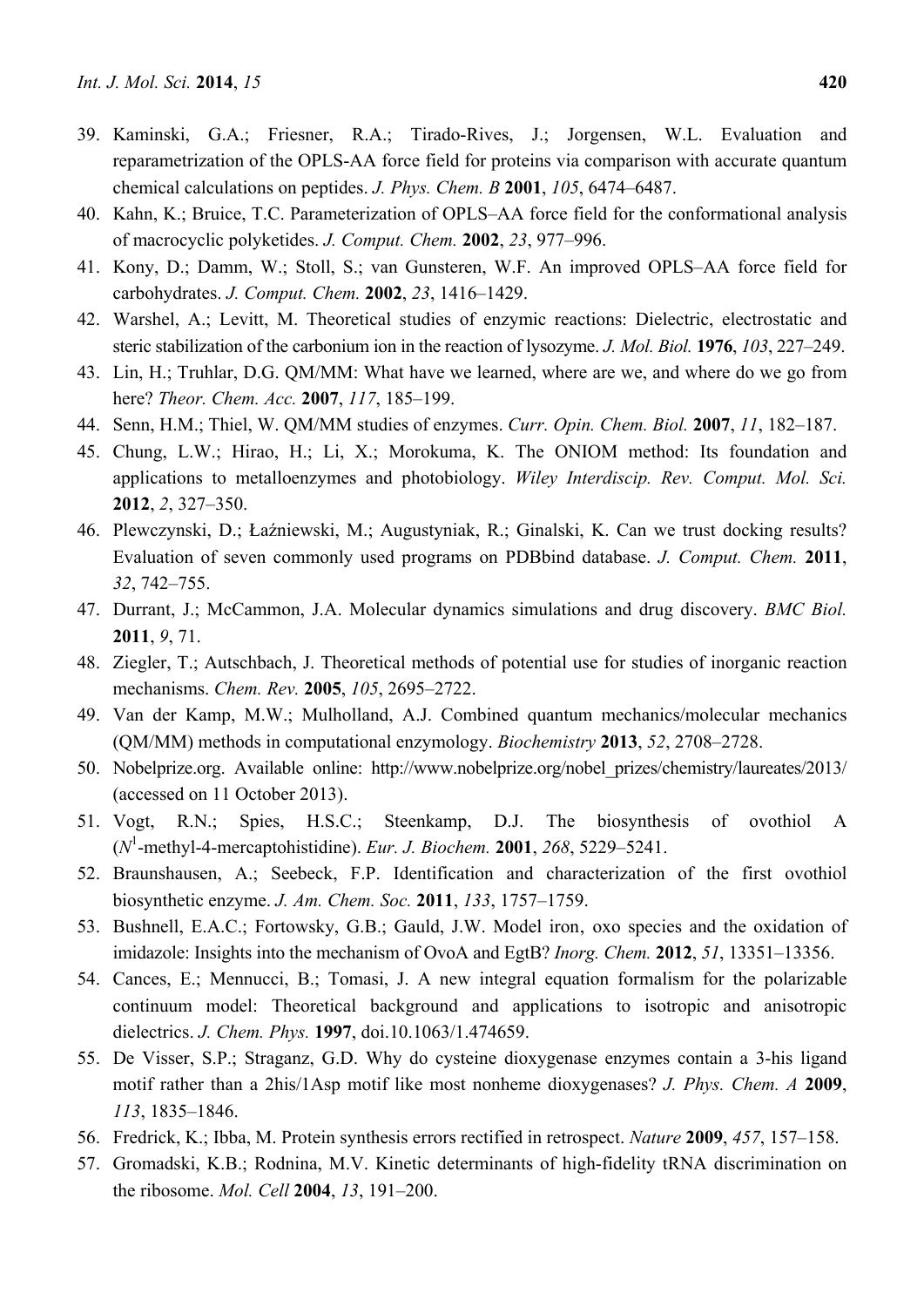- 58. Guth, E.C.; Francklyn, C.S. Kinetic discrimination of tRNA identity by the conserved motif 2 loop of a class II aminoacyl-tRNA synthetase. *Mol. Cell* **2007**, *25*, 531–542.
- 59. Huang, W.; Bushnell, E.A.C.; Francklyn, C.S.; Gauld, J.W. The α-amino group of the threonine substrate as the general base during tRNA aminoacylation: A new version of substrate-assisted catalysis predicted by hybrid DFT. *J. Phys. Chem. A* **2011**, *115*, 13050–13060.
- 60. Guth, E.; Connolly, S.H.; Bovee, M.; Francklyn, C.S. A substrate-assisted concerted mechanism for aminoacylation by a class II aminoacyl-tRNA synthetase. *Biochemistry* **2005**, *44*, 3785–3794.
- 61. Liu, H.; Gauld, J.W. Substrate-assisted catalysis in the aminoacyl transfer mechanism of histidyl-tRNA synthetase: A density functional theory study. *J. Phys. Chem. B* **2008**, *112*, 16874–16882.
- 62. Bushnell, E.A.C.; Huang, W.; Llano, J.; Gauld, J.W. Molecular dynamics investigation into substrate binding and identity of the catalytic base in the mechanism of threonyl-tRNA synthetase. *J. Phys. Chem. B* **2012**, *116*, 5205–5212.
- 63. Minajigi, A.; Francklyn, C.S. RNA-assisted catalysis in a protein enzyme: The 2'-hydroxyl of tRNA (Thr) A76 promotes aminoacylation by threonyl-tRNA synthetase. *Proc. Natl. Acad. Sci. USA* **2008**, *105*, 17748–17753.
- 64. Francklyn, C.S. DNA polymerases and aminoacyl-tRNA synthetases: Shared mechanisms for ensuring the fidelity of gene expression. *Biochemistry* **2008**, *47*, 11695–11703.
- 65. Sethi, A.; Eargle, J.; Black, A.A.; Luthey-Schulten, Z. Dynamical networks in tRNA: Protein complexes. *Proc. Natl. Acad. Sci. USA* **2009**, *106*, 6620–6625.
- 66. Jencks, W.P. *Catalysis in Chemistry and Enzymology*; Dover Publications: Mineola, NY, USA, 1987.
- 67. Pei, D.; Zhu, J. Mechanism of action of *S*-ribosylhomocysteinase (LuxS). *Curr. Opin. Chem. Biol.* **2004**, *8*, 492–497.
- 68. Gopishetty, B.; Zhu, J.; Rajan, R.; Sobczak, A.J.; Wnuk, S.F.; Bell, C.E.; Pei, D. Probing the catalytic mechanism of *S*-ribosylhomocysteinase (LuxS) with catalytic intermediates and substrate analogues. *J. Am. Chem. Soc.* **2009**, *131*, 1243–1250.
- 69. Rajan, R.; Zhu, J.; Hu, X.; Pei, D.; Bell, C.E. Crystal structure of *S*-ribosylhomocysteinase (LuxS) in complex with a catalytic 2-ketone intermediate. *Biochemistry* **2005**, *44*, 3745–3753.
- 70. Zhu, J.; Dizin, E.; Hu, X.; Wavreille, A.S.; Park, J.; Pei, D. *S*-Ribosylhomocysteinase (LuxS) is a mononuclear iron protein. *Biochemistry* **2003**, *42*, 4717–4726.
- 71. Schauder, S.; Shokat, K.; Surette, M.G.; Bassler, B.L. The LuxS family of bacterial autoinducers: Biosynthesis of a novel quorum-sensing signal molecule. *Mol. Microbiol.* **2001**, *41*, 463–476.
- 72. Zhu, J.; Hu, X.; Dizin, E.; Pei, D. Catalytic mechanism of *S*-ribosylhomocysteinase (LuxS): Direct observation of ketone intermediates by <sup>13</sup>C NMR spectroscopy. *J. Am. Chem. Soc.* **2003**, *125*, 13379–13381.
- 73. Lim, J.C.; You, Z.; Kim, G.; Levine, R.L. Methionine sulfoxide reductase A is a stereospecific methionine oxidase. *Proc. Natl. Acad. Sci. USA* **2011**, *108*, 10472–10477.
- 74. Ezraty, B.; Aussel, L.; Barras, F. Methionine sulfoxide reductases in prokaryotes. *BBA Proteins Proteomics* **2005**, *1703*, 221–229.
- 75. Weissbach, H.; Resnick, L.; Brot, N. Methionine sulfoxide reductases: History and cellular role in protecting against oxidative damage. *BBA Proteins Proteomics* **2005**, *1703*, 203–212.